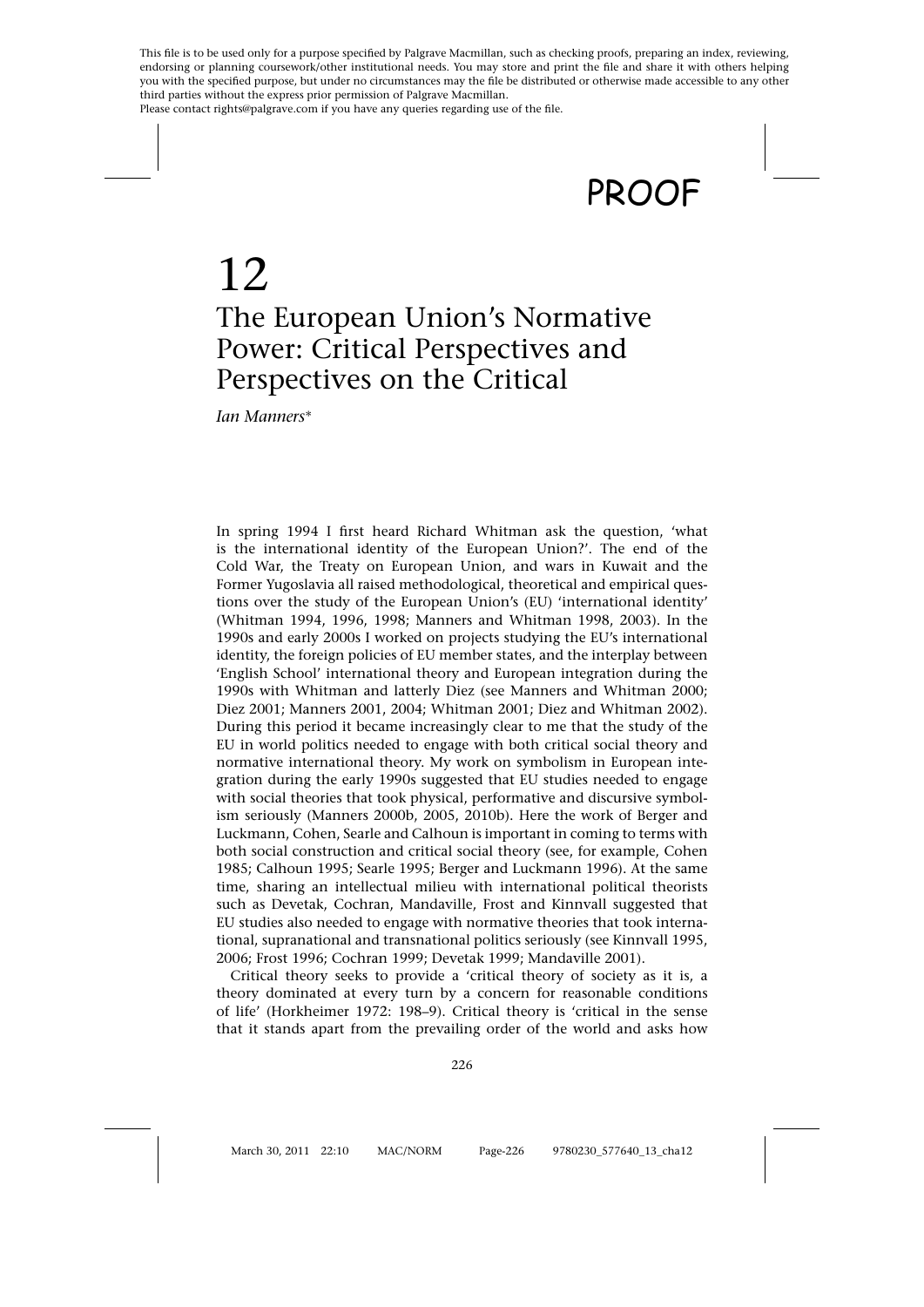*Ian Manners* 227

that order came about' (Cox 1981: 129). Critical social theory should be seen as an 'interpenetrating body of work which demands and produces critique *...* [which] depend[s] on some manner of historical understanding and analysis' (Calhoun 1995: 35). This critical understanding of the role of theory leads to the observation that 'theory constitutes as well as explains the questions it asks (and those it does not ask)' (Hoskyns 2004: 224). In the study of the EU, critical social theory maintains 'a concern for understanding and challenging the social production of knowledge; historicizing and contextualizing subjectivity; and a commitment to progress and emancipation as the goals of research' (Warleigh 2003: 52; Manners 2007a: 81).

Normative international theory begins from the statement that 'all theory in International Relations is normative theory' (Cochran 1999: 1). By this Cochran means that 'even those engaged in positivist approaches, who aim to study world politics in a manner that resembles as closely as possible the methods of natural science, cannot avoid normative assumptions in the selection of what data is important, in interpreting that data, and in articulating why such research is significant' (Cochran 1999: 1). The problems of international relations 'are all *normative* in that they require of us that we make judgements about what *ought* to be done' (Frost 1996: 2). Normative international theory emerges from the way that 'making the moral case for new forms of political community is an important trend in recent international relations theory' (Linklater 1998b: 2). In this respect 'critical international theory *...* must distance itself from uncritical promotion of humanitarian intervention just as it must distance itself from uncritical acceptance of the sovereign state' (Devetak 2007: 153). Mandaville (2001: 2) goes further to suggest that 'critical approaches to international theory' should engage with other disciplinary projects that 'have been able to provide sophisticated accounts of how post-national, post-territorial and translocal idioms of the political are emerging out of globalising process'. Such disciplinary projects include Kinnvall's work on 'cultural diffusion and political learning' in political communities under conditions of globalisation, transnationalisation and increased international interaction and comparison (Kinnvall 1995: 205–6). Kinnvall argues the need to understand the 'mulifaceted nature of globalisation . . . in terms of a global-local nexus of dominance and resistance' using post-colonial, post-structural political theory and political psychology (Kinnvall 2006: 11–35).

### **Three meanings of normative power**

The infusion of critical social theory and normative international theory into discussions of the post-Cold War world led to a project to interrogate the EU's international identity through the deployment of critical and normative theory, concepts and methods. The initial plan was to complete a book-length project reflecting on developments throughout the 1990s but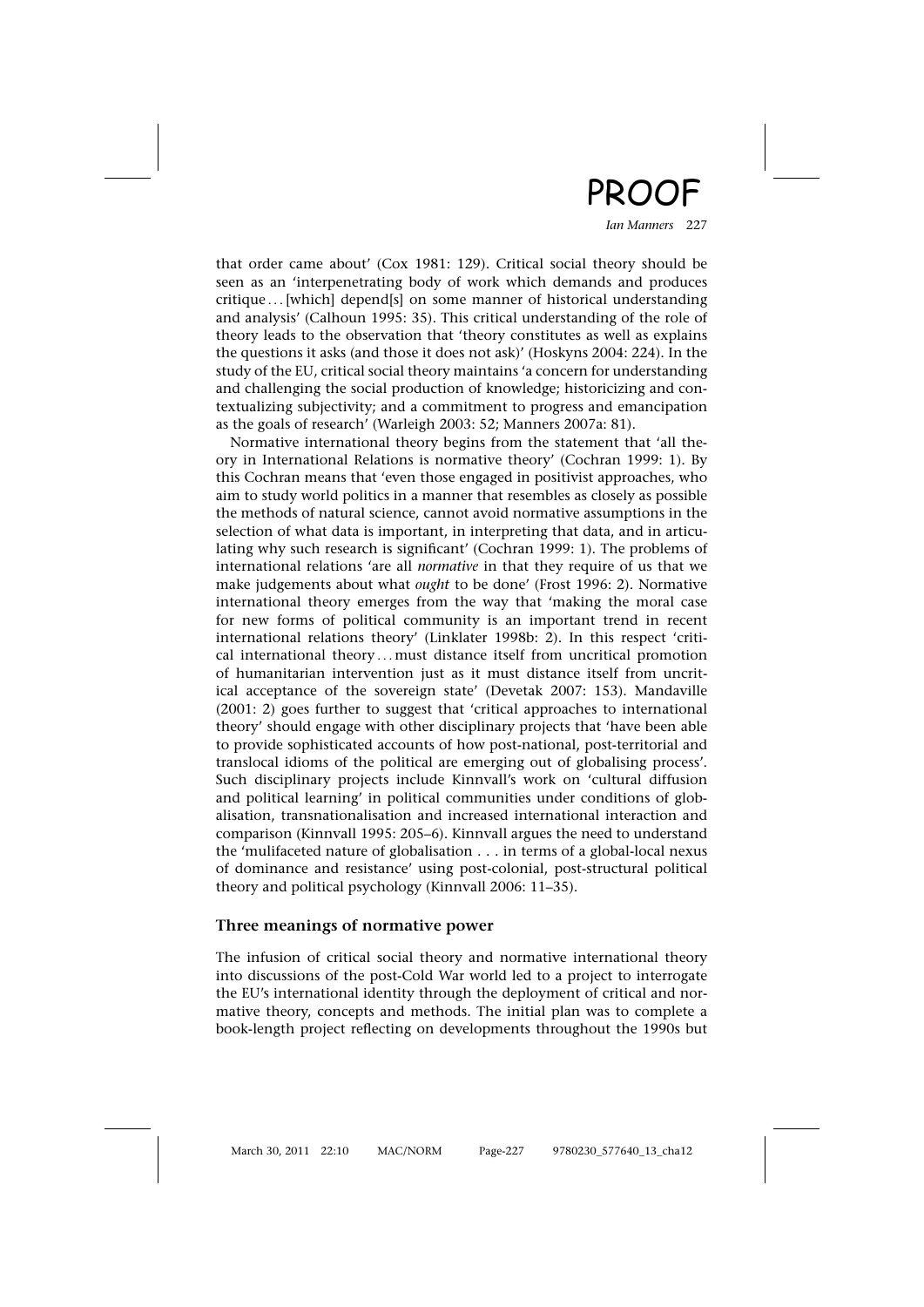#### 228 *Future Orientations*

the nature of the academic 'profession' being what it is, an article was first to emerge followed by a further decade of research and reflection (Manners 2000a, 2002, 2004). The 2002 article in the *Journal of Common Market Studies* (JCMS) (see Appendix) had the merit of being quickly published and having an immediate impact, but the drawback of compounding three differing meanings of normative power, as well as only briefly including one out of nine case studies. The three meanings of normative power come from the crucial analytical issues of theory, concepts and methods in the social sciences.

### **Normative theory**

The first meaning of normative power is the emphasis on normative theory, that is, how we judge and justify truth claims in social science. Normative theory is commonly believed to lie in opposition to empirical experience or positive description but following Cochran, the justification of the selection of empirical data, the value given to a particular interpretation of data and the claims regarding why such research should be judged important all involve normative truth claims (see May 2003: 46–68). The emphasis on normative theory in the study of the EU's normative power makes clear that simply focusing on empirical truth claims is unsustainable – analysis needs to also account for how we judge and justify such claims, as well as engaging in critique. This aspect of normative power was captured in the 2002 JCMS piece in the statement that 'my presentation of the EU as a normative power has *...* a normative quality to it – that the EU *should* act to extend its norms into the international system' (Manners 2002: 252). Later pieces argued the need for 'a wider and more appropriate approach in order to reflect what [the EU] is, does and should do' by rejecting 'unreflective and uncritical analysis' and instead 'attempting both to analyse and to judge the EU's normative power in world politics' (Manners 2006c: 184–5, 2008b: 45–6).

The contributions to this volume reflect normative theory in a variety of ways, ranging from political theory and international theory to neo-Gramscian theory and post-structural theory. In addition, the contributions tend to take quite different approaches to the study of the norms at work in EU external actions, reflecting a variety of understandings of social theory. The original 2000 Copenhagen Peace Research Institute (COPRI) working paper drew on four different social theories in its typology of international norms: positivism and the role of 'utilitarian norms'; interpretivism and the role of 'social norms'; critical theory and the role of 'moral norms'; and postmodern science and the role of 'narrative norms'.1 In the paper this typology was applied to the case study of the EU's pursuit of the international norm of death penalty moratoria and abolition in order to illustrate the way in which different understandings of social theory shape the evaluation of EU external actions (Manners 2000a: 42–3).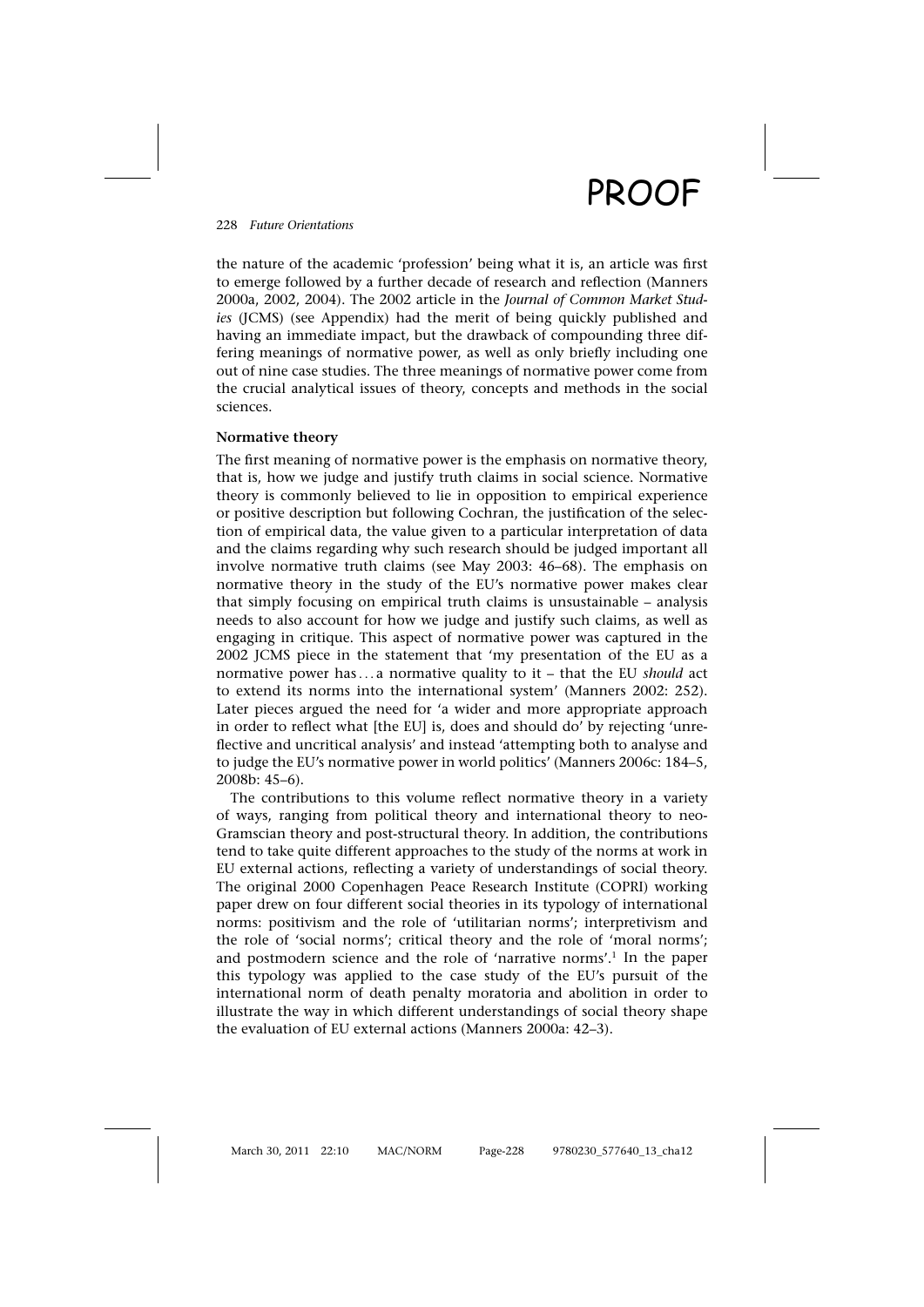*Ian Manners* 229

This variety of normative theory and social theory can be seen throughout the various chapters in the volume, as five examples illustrate. Bickerton contrasts two different normative theories, cosmopolitan law and communitarian social preferences, in the study of political legitimacy. Bickerton's discussion of cosmopolitan law draws on a Habermasian framework of three sources of legitimacy: pragmatic justification related to 'utilitarian norms'; ethical-pragmatic justification related to 'social norms'; and moral justification related to 'moral norms'. In contrast, his discussion of communitarian social preferences focuses on a means of combining theories of 'social norms' with those of 'utilitarian norms' found in 'interests'. Smith explores and juxtaposes the EU as a post-sovereign 'normative power' and the United States (US) as a sovereign 'goliath' in terms of international theory in his study of global public goods. Smith suggests a number of implications of the juxtaposition, including the social role of 'self-perception'; the Gramscian perspective on hegemony; and a more utilitarian suggestion for the investigation of the provision of global public goods.

Haukkala examines the question of EU regional role in the European Neighbourhood Policy (ENP) using Gramsci's notion of hegemony and focusing on the Ukraine. Haukkala argues that while attempting to deploy utilitarian and social norms, its current inability to grant membership is a problematic. Diez and Pace's study of EU conflict transformation identifies with a 'Foucauldian understanding of power' involving the study of the discursive construction of the EU. They focus on the notion of the 'power of reputation' and the way in which the 'discursive acceptance' of EU reputation is shared with conflict parties. Diez and Pace place their emphasis on the role of 'narrative norms' and the impact that a discourse of EU normative power has in conflict situations. Juncos uses a combination of normative theories to study EU discourses and practices in Bosnia, drawing on Diez's discursive approach; Merlingen and Ostraiskaite's (2006) use of Foucauldian 'governmentality'; hegemonic understandings of neoliberal ideology; as well as Barnett and Duvall's (2005a) constructivist approach to power as a product of social relations.

As all the chapters illustrate, engaging with normative power ensures, first and foremost, that the analyst needs to think about their understanding of normative theory, regardless of whether it is more empiricist or more critical in orientation. In this respect, as Orbie clearly states, the normative power 'idea forces us to consider questions that, while most difficult to answer, are very much worth raising'. This grounding in normative theory provides the foundation for the next two meanings of normative power – the concept of normative power as form of power and the characterisation of a type of actor (see Keene 2008; De Wekker and Niemann 2009; Forsberg 2009; Manners 2009a; De Zutter 2010). As Diez and Pace astutely point out in their chapter, 'the EU both *has* normative power in the sense of specific "abilities" in Manners' terminology (2002: 240), and *is* a normative power in the sense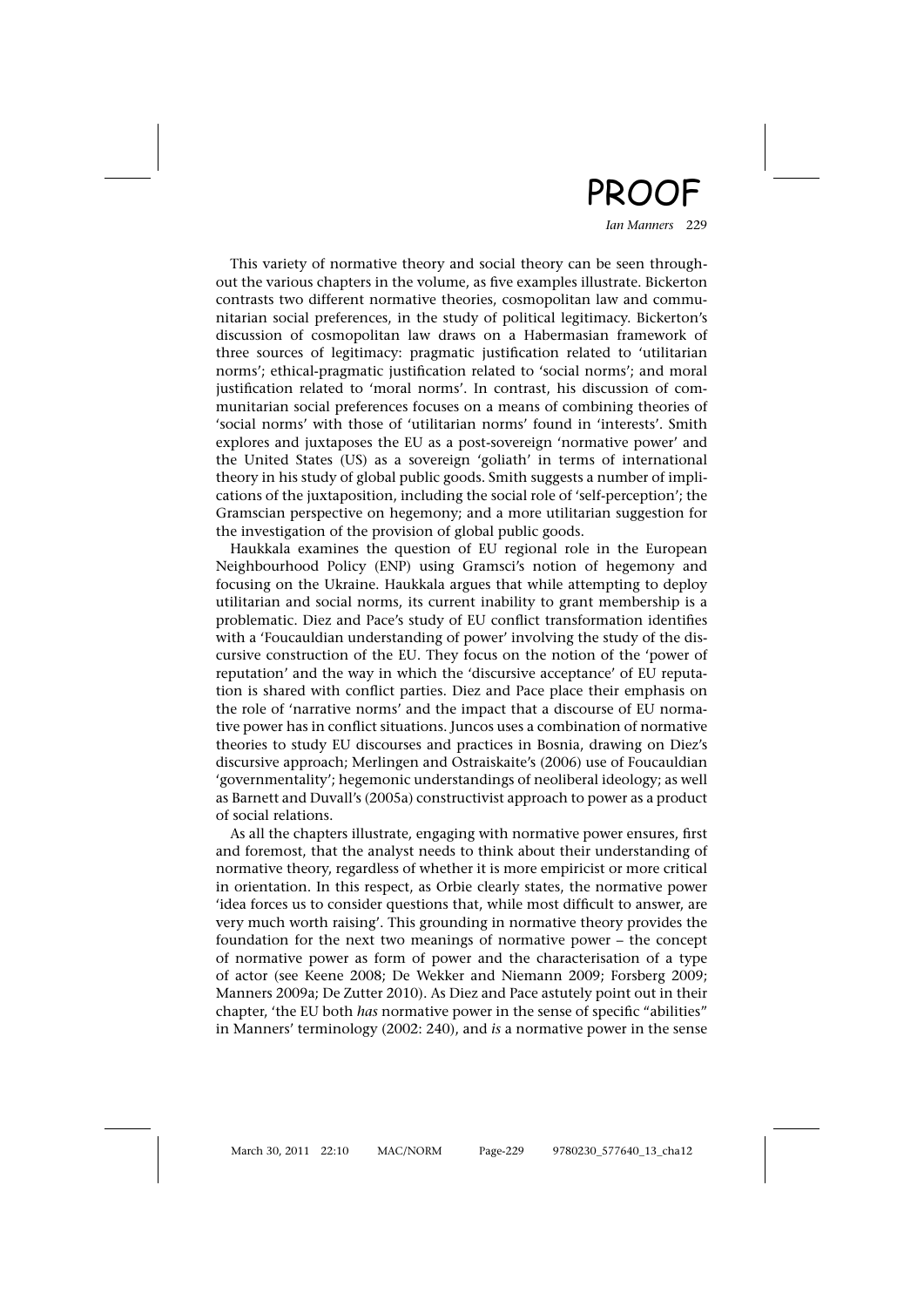#### 230 *Future Orientations*

of a particular kind of actor in international politics'. Björkdahl similarly differentiates between the means to exercise power and the characteristic of an actor.

### **Normative form of power**

The second meaning of normative power is as a form of power that is ideational rather than material or physical. As a normative form of power, the emphasis is on the ability to use normative justification rather than an ability to use material incentives or physical force (see discussion of the normative form of power in Manners 2009a, 2009b, 2010a). In this respect, relations and policies with the rest of the world should be 'normatively sustainable' – that is, 'normatively' explicable and justifiable to others; 'sustainable' into the next generation. But this ability or form of power should also be understood as a conception of social power where '*power to* is prior to *power over*', in contrast to most traditional political theory (Barnes 1993: 208).2 This second aspect of normative power was, as Diez and Pace identify, captured in the 'focus on normative power of an ideational nature' where 'the EU *acts* to change norms in the international system' (Manners 2000a: 29, 2002: 239, 252). Later pieces also argued the centrality of such ability and form of power to establish principles and apply them to different realities, and to do so in a way that prioritises normative justification over material incentives and physical force (Manners 2008b: 59–60, 2009a: 4, 2009b: 792, 800).

The contributions to this volume understand normative forms of power in differing ways, stretching from the analysis of norm promotion, including development assistance and trade relations, as well as strategic narratives and military force. Thus the chapters analyse the interplay between normative justification, material incentives and physical force, as five examples illustrate. Birchfield approaches the study of EU development assistance using normative power as 'theoretically grounded, *empirical* framework of analysis' concluding that, with the exception of two areas, the policies 'represent the normative form and the empirical function on the concept as well as the praxis of normative power'. Birchfield explores how material development assistance is related to processes of internal and external normative justification, suggesting that 'the EU seemingly undergoes an exercise in what Martin describes as an identification and legitimation internal process coupled with an external process of justification and projection'. Martin argues that a human security approach could provide a strategic narrative for the EU in order to bridge 'the apparent divide between an emphasis on norms and a readiness to use coercive force. Such a narrative could also provide a more nuanced explanation and justification for how these two types of instrument can and should be combined.' Martin's analysis examines the interplay between normative justification and physical force as part of developing a human security, with a case study of the EU's engagement in the Democratic Republic of Congo (DRC).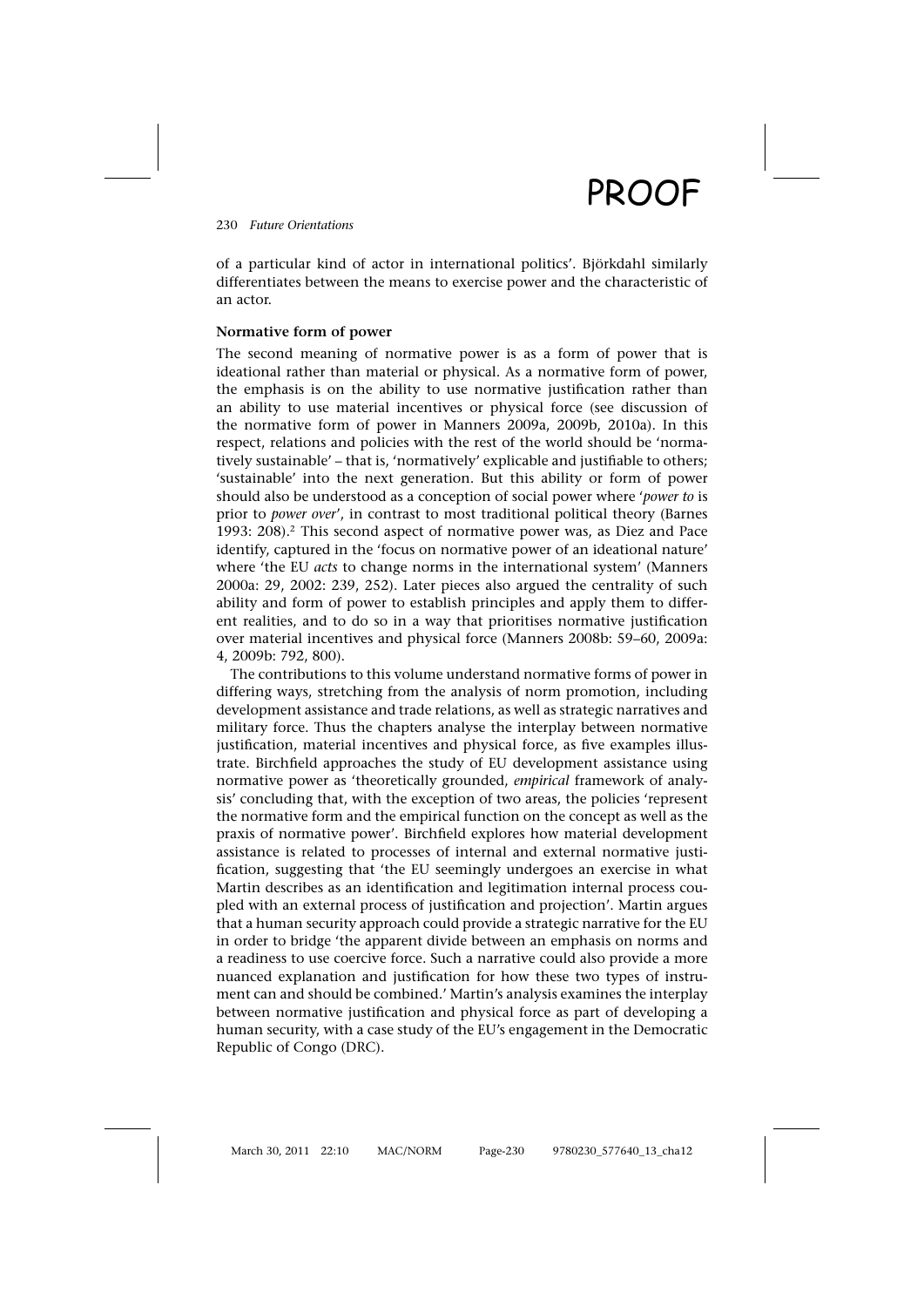*Ian Manners* 231

Stewart and Björkdahl both analyse the ways in which normative justification (conflict resolution and peace support operations), material incentives (accession and economic agreements) and physical force (military force and coercive capacity) are deeply interdependent in the EU's 'neighbourhood'. Stewart focuses on EU actions in the South Caucasus, in particular on the promotion of 'constitutional norms and norms pertaining to the peaceful settlement of disputes'. She argues that 'the incentives for reform are lacking without the offer of accession' and concludes that 'a more reflective consideration of the nature of EU power in the neighbourhood' should be based on 'external empowerment, not coercion'. While Björkdahl examines EU experiences in the Western Balkans, she also looks further afield to peace support operations in the DRC and Sudan. She puts forward the argument that the EU 'can be both normative and powerful but needs to couple its traditional normative powers with its newly developed military capacity'. Orbie looks at the interaction of normative justification and material incentives with an emphasis on the 'promotion of social solidarity through European trade policies'. He suggests that the EU has relied almost exclusively on persuasion and incentives in the shape of positive conditionality rather than trade sanctions.

All the chapters illustrate the ability to use a normative form of power, in the shape of normative justification, has to constantly come to terms with the intersection and interaction of others forms of power (material incentives or physical force). In all the chapters, whether focused on norm promotion, trade practices or peacekeeping missions, this dilemma of combining normative power with material or physical forms of power arises. My emphasis on normative forms of power assumes that the prioritising of normative power may help ensure that any subsequent or parallel use of material incentives and/or physical force is thought about and utilised in a more justifiable way. The foundation in normative theory and emphasis on a normative form of power provides the basis for the third meaning of normative power – the characterisation of a type of actor. Forsberg (2009: 10) has usefully drawn on Raymond Aron to distinguish between these two meanings of power – *pouvoir* as the 'ability to cause effects' and *puissance* as 'a powerful actor' (see Aron 1986). Such a distinction between '*une nouvelle forme de pouvoir normatif* ' (a new form of power) and '*une grande puissance régionale*' (a type of regional great power) facilitates a discussion of a normative type of actor (see distinction between '*pouvoir normatif* ' and '*puissance régionale*' in Manners 2006b: 48).

### **Normative type of actor**

The third meaning of normative power is as a characterisation of a type of actor and its international identity. Rather than an emphasis on the ability to use normative justification (*pouvoir*), the weight here is placed on the extent to which any actor in world politics is on a 'normative heading'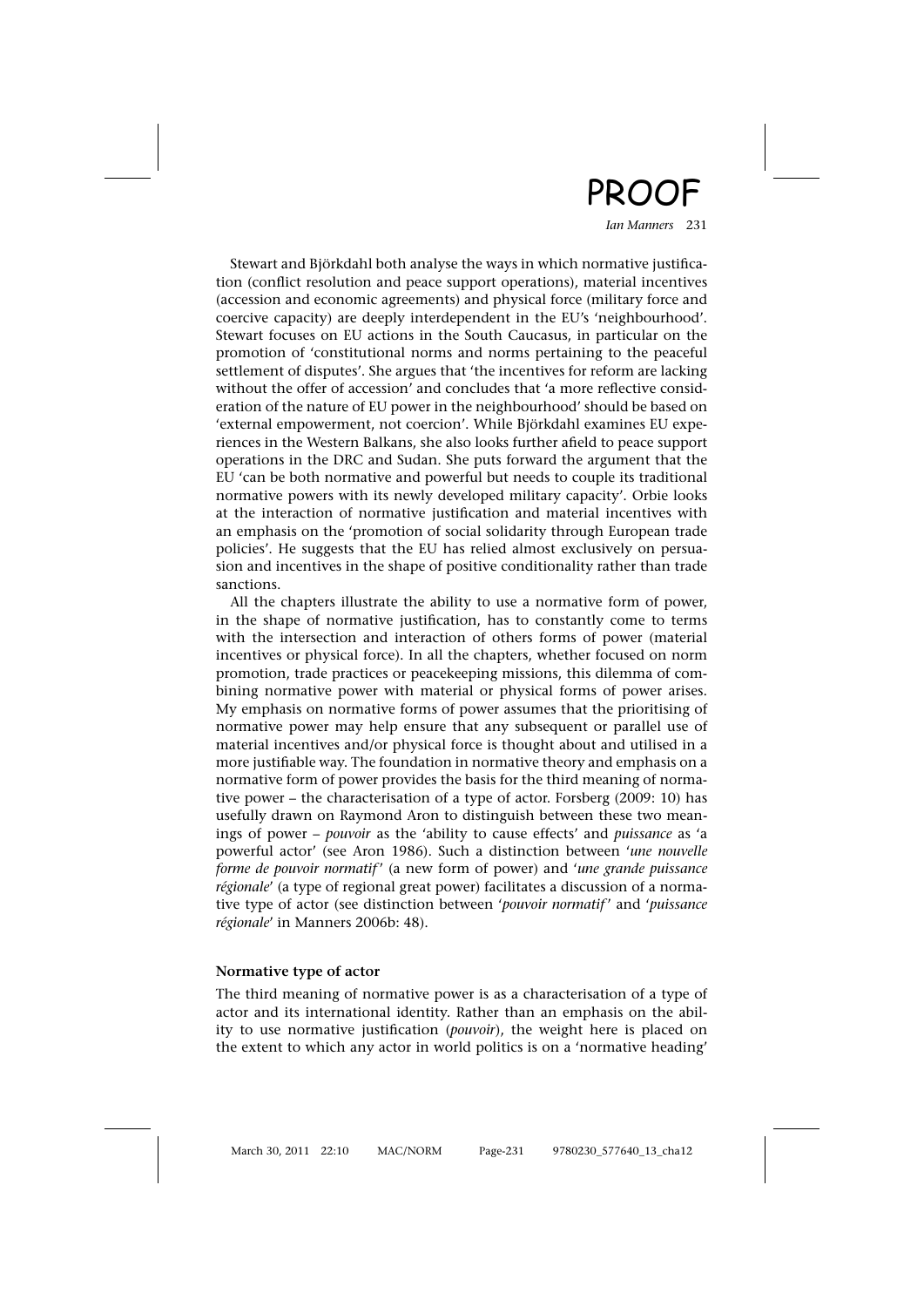#### 232 *Future Orientations*

towards an 'ideal type' normative actor (*puissance*) (see discussion of 'normative heading' in Manners 2006a: 130–1). Forsberg (2009) has also suggested that normative power can be comprehended as a Weberian ideal type without idealising the EU (or any other actual actor in world politics) (see also De Zutter 2010). In this respect, a *more* normative type of actor would be one on a normative heading towards an ideal type of a normative power. An ideal type of a normative power would use normative justification to 'normalise a more just, cosmopolitical world' (Manners 2008b: 47). A more just, cosmopolitical world would be one in which communitarian, social rights of the self accommodate cosmopolitan, individual rights of others; where local politics and global politics commune (Manners 2008b: 47; see more extensive discussion of cosmopolitical theory and foreign policy in Manners 2010c). This third aspect of normative power was captured in the emphasis on the 'ontological quality [where] the EU can be *conceptualised* as a changer of norms in the international system' (Manners 2002: 252).

As would be expected from the reflective contributions to this volume, none of the chapters make absolutist claims about whether the EU is or is not a normative type of actor. All the chapters make more qualified observations regarding the character of the EU as a type of actor in world politics. For Bickerton the EU's 'quintessentially "post-national" legitimacy claim' is a part of its 'autonomy from the traditional political orders of nation-states'. Haukkala sets out how the 'character of the EU as an actor' includes almost a monopoly on 'its most essential characteristic, European-ness'. Stewart establishes the 'key EU internal characteristics' as based on democracy, rule of law, human rights and freedom, although she also observes how the 'EU is reluctant to tout itself as an actor in mediation, preferring a softer approach'. Juncos proposes that 'the EU's role in Bosnia since the 1990s could indeed be characterised as one of normative power', however in the case of Bosnia this characterisation has been undermined by inconsistencies and double standards. Björkdahl explores normative power from an identity perspective 'as describing a particular type of actor', insightfully recognising that 'the normative power concept also connotes the characteristic of the EU as an *actor*'.

Smith presents the EU as an 'ideal type' involving 'certain characteristics in its assumptions and behaviour*...* based on international governance, comprehensive security and commercial exchange/interdependence', but concludes that such an ideal type needs qualifying with empirical work. Birchfield advocates comparing the EU as a normative type of actor with 'various other characterisations of the EU's power and role as a global actor' in order to interpret 'the institutional and ideational character of the EU'. Orbie suggests that 'the constitutive principles which characterise the EU as a normative power are also, and increasingly, present in its trade policies'. Martin argues, following Javier Solana, that the EU adopt a human security approach 'reflecting its distinctive character as a polity committed to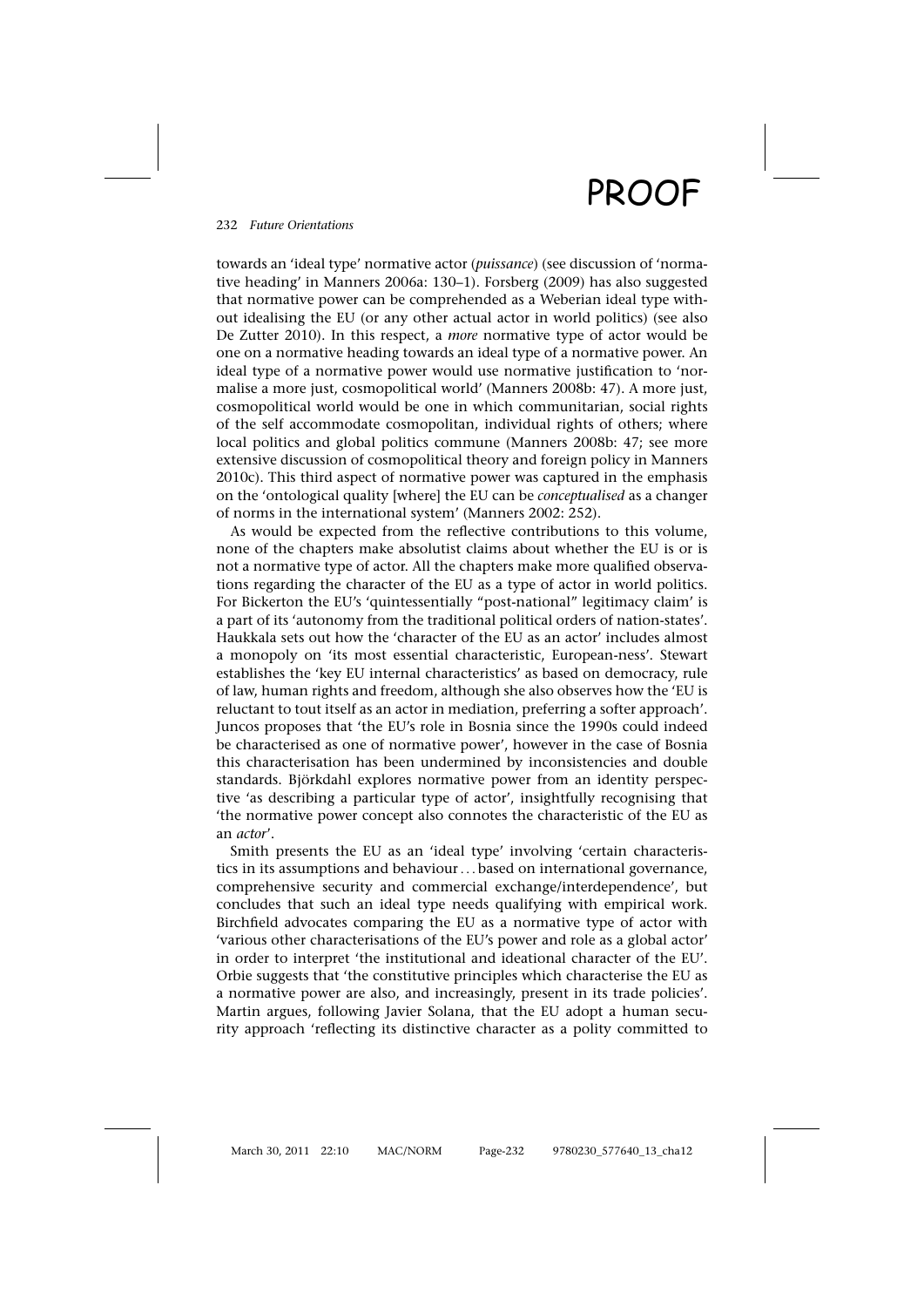*Ian Manners* 233

foundational ideas of peace, democracy and human rights rather than the classic nation-state defence of territory'. Lastly, Diez and Pace seek to move beyond the question of 'whether the characterisation of the EU as a normative power' is empirically verifiable to argue that 'the far more interesting question *...* is to what extent the EU is *constructed* as a normative power'.

All the chapters illustrate the extent to which characterising the EU as a normative type of actor raises many methodological challenges. Clearly such a question is not one that can be answered without attempting to define and delimit a working understanding of what an 'ideal type' normative actor would be. Secondly, the chapters all sensibility focus on just one aspect of EU external actions, ranging from near relations to trade and development to security and conflict issues. Attempting to judge whether the EU can be characterised as a more normative type of actor would clearly be beyond the possibility of any one chapter, perhaps even book, given the wide range of principles which the EU appears to advocate (see next section). Thirdly, any such judgement of the EU as a normative type of actor would need to have a critical understanding of the differences between causal and constitutive analysis of EU external actions, as well as deploying a long-term analytical time frame capable of studying norm shifts rather than momentary fluctuations.3 Finally, it may also be the case, as Diez and Pace suggest, that trying to definitively settle the question of whether or not the EU is a normative type of actor is really missing the point. If the notion of normative power is genuinely situated in critical social theory, then its purpose would not just be to analyse and reproduce traditional power structures as a form of problemsolving theory – its purpose would be to change existing structures of power and injustice by opening up the possibilities of different perspectives.4 One way of doing this is, as Birchfield and Orbie do, to deploy a tripartite analytical framework for understanding the principles, actions and impact of actors such as the EU in world politics (Manners 2008a: 239, 2008b: 47, 55, 2009b: 785–6).

### **Principles in normative power**

The first part of any normative power analysis is to examine the principles at work in the understanding of a normative form of power. As Bickerton convincingly set out in his chapter, normative power should primarily be seen as legitimate in the principles being promoted. If normative justification is to be convincing or attractive, then the principles being promoted must be seen as legitimate, as well as being promoted in a coherent and consistent way (on coherence and consistency, see European Commission 2006b; Portela and Raube 2009). Legitimacy of principles in world politics may come from previously established international conventions, treaties or agreements, particularly if these are important within the United Nations (UN) system. Coherence of principles comes from the extent to which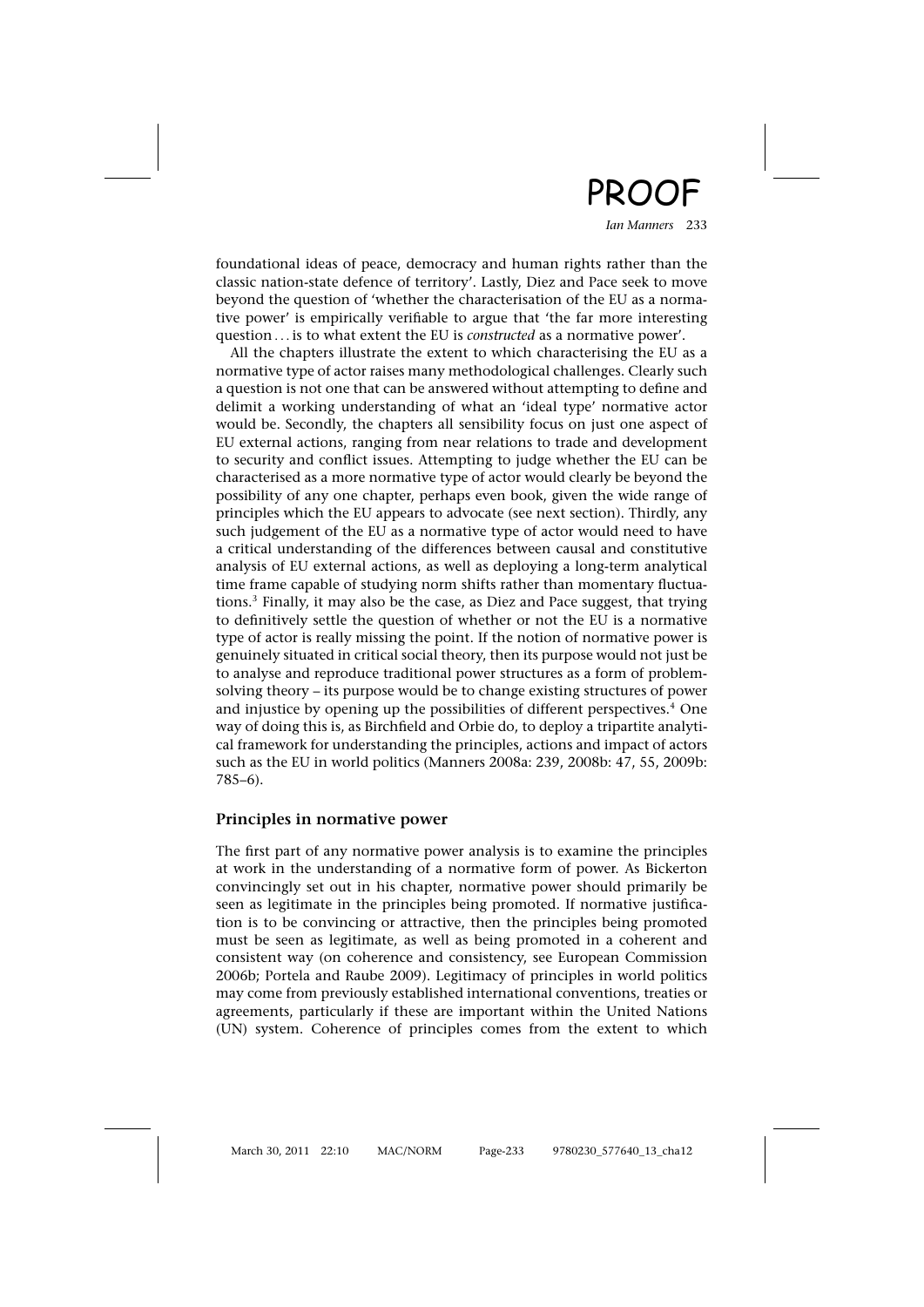#### 234 *Future Orientations*

differing principles, and practices to promote them, can be seen to be sound and non-contradictory. Consistency of principles comes from the extent to which differing principles, and practices to promote them, are uniform both within and without the promoting entity, and are applied uniformly.

Principles in the EU and its relations with the rest of the world draw upon the principles of the UN Charter, as well as the Helsinki Final Act, the Paris Charter, the Universal Declaration of Human Rights and UN Covenants, and the Council of Europe/European Convention on Human Rights. In practical terms such principles can be differentiated into the prime principle of sustainable peace; core principles of freedom, democracy, human rights and rule of law (as set out in Article 2 of the Treaty on European Union, after the Lisbon Treaty); as well as the objectives and tasks of equality, social solidarity, sustainable development and good governance (as set out in Articles 2 and 21 of the Treaty on European Union and Articles 8–11 of the Treaty on the Functioning of the European Union, after the Lisbon Treaty). Coherence and consistency in the international promotion of these principles is intended to come from the role of a High Representative of the Union for Foreign Affairs and Security Policy, Catherine Ashton, set out in the Lisbon Treaty.

All the chapters in this volume illustrate the role of principles in EU external actions. Bickerton's study of legitimacy contrasts cosmopolitan legal principles with communitarian social preferences based on principles of equality, institutionalisation and general applicability that emanate from the EU's political experience.5 Haukkala identifies the way that membership of the EU based on respecting founding values and principles was seen as legitimate across Europe as long as enlargement was geographically open ended. Stewart's consideration of the three South Caucasus ENP action plans emphasises the prominence given to democracy, human rights and the rule of law, as the importance of compliance with European and international norms and principles. Juncos pays particular attention to the principle of local ownership in Bosnia, but is critical of the roles of the EU Special Representative/High Representative for imposing reforms over Bosnia's democratic institutions. Björkdahl's analysis of EU peace support operations pays particular attention to the principle of 'living by example' (including respect for the principles of the UN Charter) by focusing on the 'prime EU normative principle' of sustainable peace.

Smith looks at the principle vision or idea of EU normative power to argue for three core elements: secular, critical, self-reflexivity; non-coercive; and post-sovereign. Birchfield's examination of EU development policy identifies the 'key principles' as equality and solidarity, although she also identifies the way the EU's new (2005) development policy concepts of harmonisation, results-orientation, ownership and coherence align EU principles with those of the UN. Orbie's work on trade relations suggests that 'the EU's foreign policy principles of democracy and the rule of law, and respect for human rights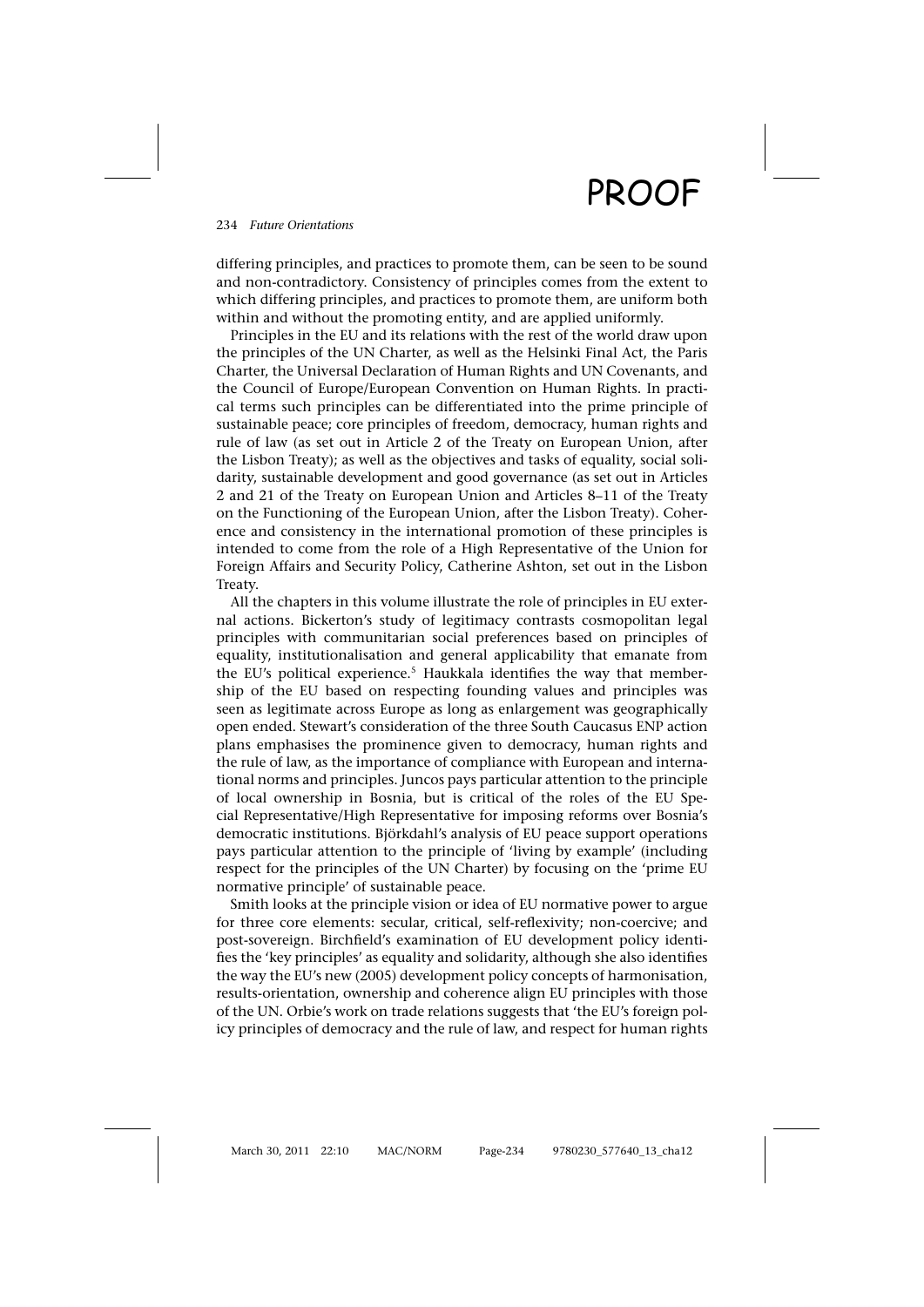*Ian Manners* 235

and fundamental freedoms' also apply to trade policies. Martin's advocacy of human security principles has much in common with EU principles such as the need for legitimacy, human rights, effective multilateralism found in good global governance, a bottom-up approach to ownership and the need for prioritisation of normative justifications over physical force. Lastly, Diez and Pace study the impact of the EU's self-representation as a normative power on conflict transformation in the context of the principle of lasting or sustainable peace.

Almost all the chapters address the challenges of legitimacy for the principles promoted through normative power, in particular with reference to questions of coherence and consistency. Bickerton focuses on the question of the search for legitimacy in the promotion of principles, concluding that 'the primary obstacle to the legitimacy of the EU as a normative power thus lies precisely in the lack of political development which scholars pointed to in the first place as the reason for the EU's predisposition to act normatively'. Similarly Haukkala also focuses on the challenge of legitimacy, concluding that 'at least in its present form the Neighbourhood Policy is far from a panacea. It suffers from a lack of legitimacy as a result of its inability to answer the neighbours' calls for full political and institutional belonging in Europe.' In arguing for a human security narrative, Martin suggests that it provides 'symbolic resonance though identification and legitimation' while addressing 'issues of consistency, coherence and effectiveness'.

## **Actions of normative power**

Normative power should secondly be perceived as persuasive in the actions taken to promote such principles. If normative justification is to be convincing or attractive, then the actions taken must involve persuasion, argumentation, and the conferral of prestige or shame. As Keene (2008: 3) has argued, 'normative power could be understood as moral, political or social: as a function of virtue, persuasion or prestige'. Persuasion in the promotion of principles in world politics involves constructive engagement, the institutionalisation of relations, and the encouragement of multilateral and plurilateral dialogue between participants. Within these international and domestic venues for dialogue, debate and argumentation can involve reference to international principles as well as encouraging understanding and agreement (although also misunderstanding and disagreement). Similarly, such engagement and debate can also involve the conferral of prestige or shame by participants. The attribution of prestige may range from public declarations of support to membership of an international community, while the attribution of shame may involve public condemnation or the use of symbolic sanctioning.

EU actions in the promotion of principles cover a full spectrum of practices and policies, encouraging a more holistic, or comprehensive approach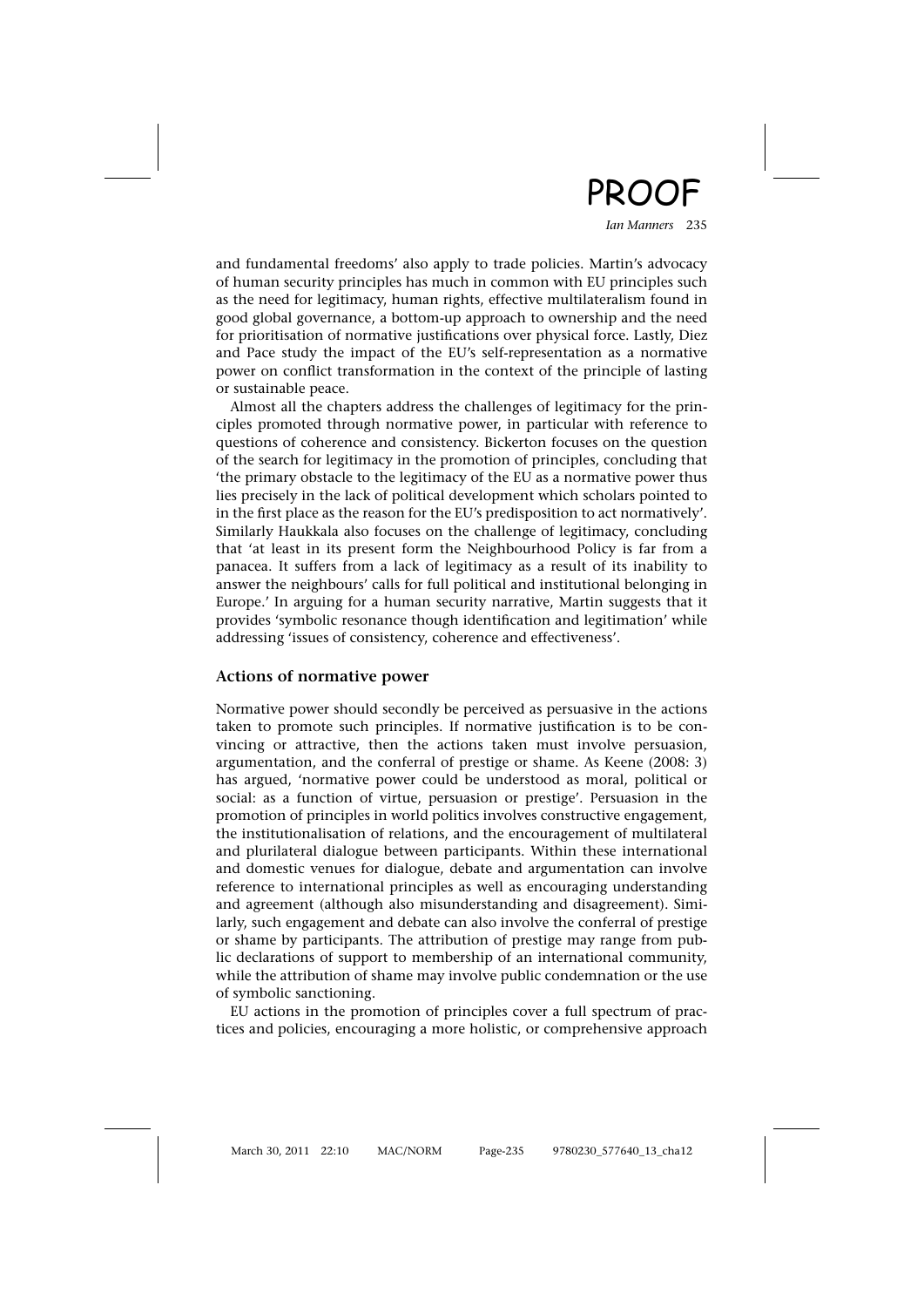#### 236 *Future Orientations*

to the many challenges of world politics. The EU has historically been better at addressing more structural challenges through development aid, trade, interregional cooperation, political dialogue and enlargement. In the past decade the gradual evolution of conflict prevention and crisis management policies has helped improve EU ability to deal with more immediate challenges, such as humanitarian crises and post-conflict reconstruction. This combination of EU actions marks a first step towards a more sustainable peace strategy where the EU is able to address both the structural causes and violent symptoms of conflict. However, the EU approach to the promotion of principles does not emphasise structural capacity or crisis ability, but focuses on the encouragement of processes of engagement and dialogue. Such EU engagement entails initiating and institutionalising regular patterns of communication or partnership, for example, through accession procedures, stabilisation and/or association agreements, the ENP, African, Caribbean and Pacific (ACP) relations, and Strategic Partnerships.

All the chapters also illustrate the types of actions taken to promote principles in EU external actions. Bickerton contrasts Eriksen's (2006: 265) cosmopolitan discussion of how EU 'enforcement mechanisms – namely capacity to make threats credible – can rightly do so only in so far as its actions are democratically regulated' with Laïdi's (2005: 265) communitarian discussion of normative power as 'disciplining the game of its [global] actors, introducing predictability in their actions'. Haukkala suggests that 'to argue that the Union's normative power is dependent on the perceived legitimacy of its actions and policies in the eyes of its partners is hardly a groundbreaking finding'. He argues instead that 'it is worth emphasising that at least in Europe the EU has an additional structural constraint [that]*...*the Union is not a state actor*...* but is a regional integration process to which the "objects" of that power can, and often do, aspire to join before accepting its norms and values as entirely legitimate'. Stewart sets out how struggles with institutional reform (leading to the Lisbon Treaty) during 2002–09 had impacted 'negatively on the EU's ability to formulate and implement coherent external action', although she also identifies how EU preference for normative mediation and persuasion 'gives the impression that the EU's enthusiasm for confidence-building is an easy substitute for more robust action'. Juncos follows Stewart in suggesting that 'consistency problems *...* affect EU external action more generally ("double standards" and consistency among EU actors and policies)', both also emphasise how 'the deployment of both civilian and military instruments in Bosnia's constitution an example of this civ-mil power in action'. Björkdahl places considerable emphasis on the way 'ESDP peace support actions in the field need to translate the declaratory politics of the EU into action' where 'military forces and individual peacekeepers' actions are guided by and in compliance with the norms championed by the EU'.

Smith differentiates between tangible resources (in material form) and 'less tangible resources in the form of commitment to agreed courses of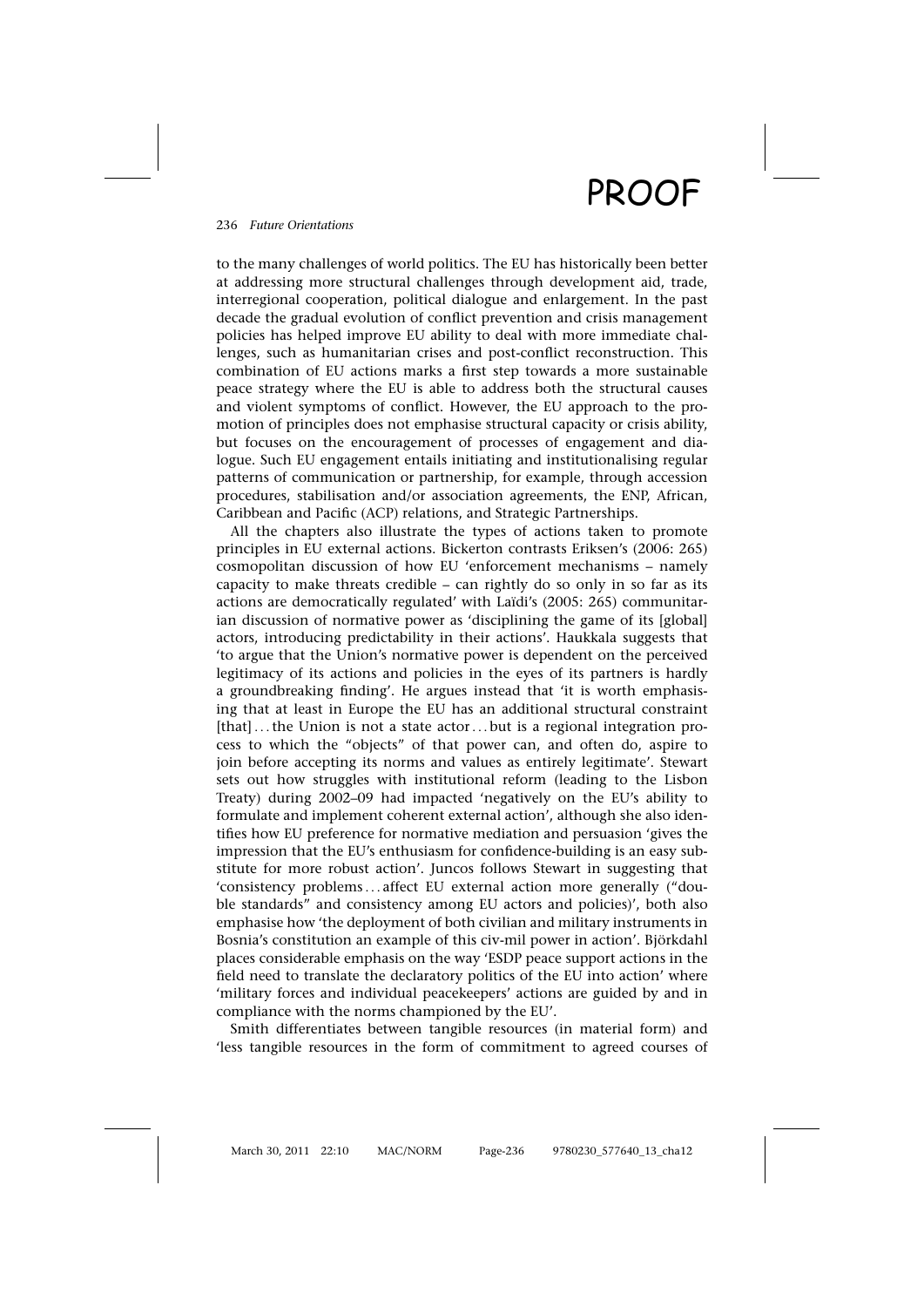*Ian Manners* 237

(collective) action', as well as between resources and operational effectiveness 'extending from diplomatic or commercial representation through to potential military action'. Birchfield stresses both the significance of the Organization of Economic Cooperation and Development (OECD) assessment of EU-level international action in development policies, and the importance of non-instrumental aspects of development policy that 'goes beyond the instruments-only approach to EU external action'. Orbie argues that 'the prominence of ILO [International Labour Organization] conventions and the non-binding, deliberative and developmental approach fits in with the [normative power] thesis; but it remains to be seen whether the EU's actions in this area will have any normative impact', reinforcing a deliberative reading of trade policy actions. Martin's human security narrative seeks to provide 'order and consistency on diverse foreign policy actions' and to also organise 'foreign policy actions at an operational level'. Diez and Pace bring an innovative approach to the study of EU actions by assessing 'the extent to which actors make their claims in the form of securitising moves [that]*...* invoke the other party or parties as an existential threat to legitimise their actions', thus developing a discursive understanding of EU conflict mediation actions.

Many of the chapters look at deliberative practices, persuasive actions, as well as symbolic rewards and sanctions in the promotion of principles. Smith and Orbie both emphasise the 'deliberative nature' and 'deliberative approach' in EU foreign policy and external actions. Diez and Pace clarify that 'in contrast to earlier conceptualisations of EU civilian power, it is not even economic means that are at the core of EU power. Instead, power becomes an effect of norm leadership and persuasion.' Similarly, quoting Pascal Lamy, Orbie emphasises EU GSP-plus (Generalised System of Preferences) trade policy as 'built around persuasion and incentives rather than threats and demands'. However, Björkdahl argues that 'increasingly, the Union demonstrates a readiness to extent traditional, soft foreign policy methods such as persuasion, offering and granting wards, and norm diffusion to also include hard powers, such as military coercion, the threat of punishment as well as deployment of military force in its efforts to contribute to international peace and security'. A third perspective is provided by Juncos, who argues that 'the power of the EU in the Balkans has not relied on persuasion (and the power of norms), but mainly on coercion'. For Stewart it is not norm leadership, persuasion or coercion that is the problem in the South Caucasus, but 'indecision and division among the EU member states will not persuade the de facto [breakaway] states to turn away from Russia and towards the EU'.

### **Impact of normative power**

Normative power should ultimately be envisaged as socialising in the impact of the actions taken to promote such principles. If normative justification is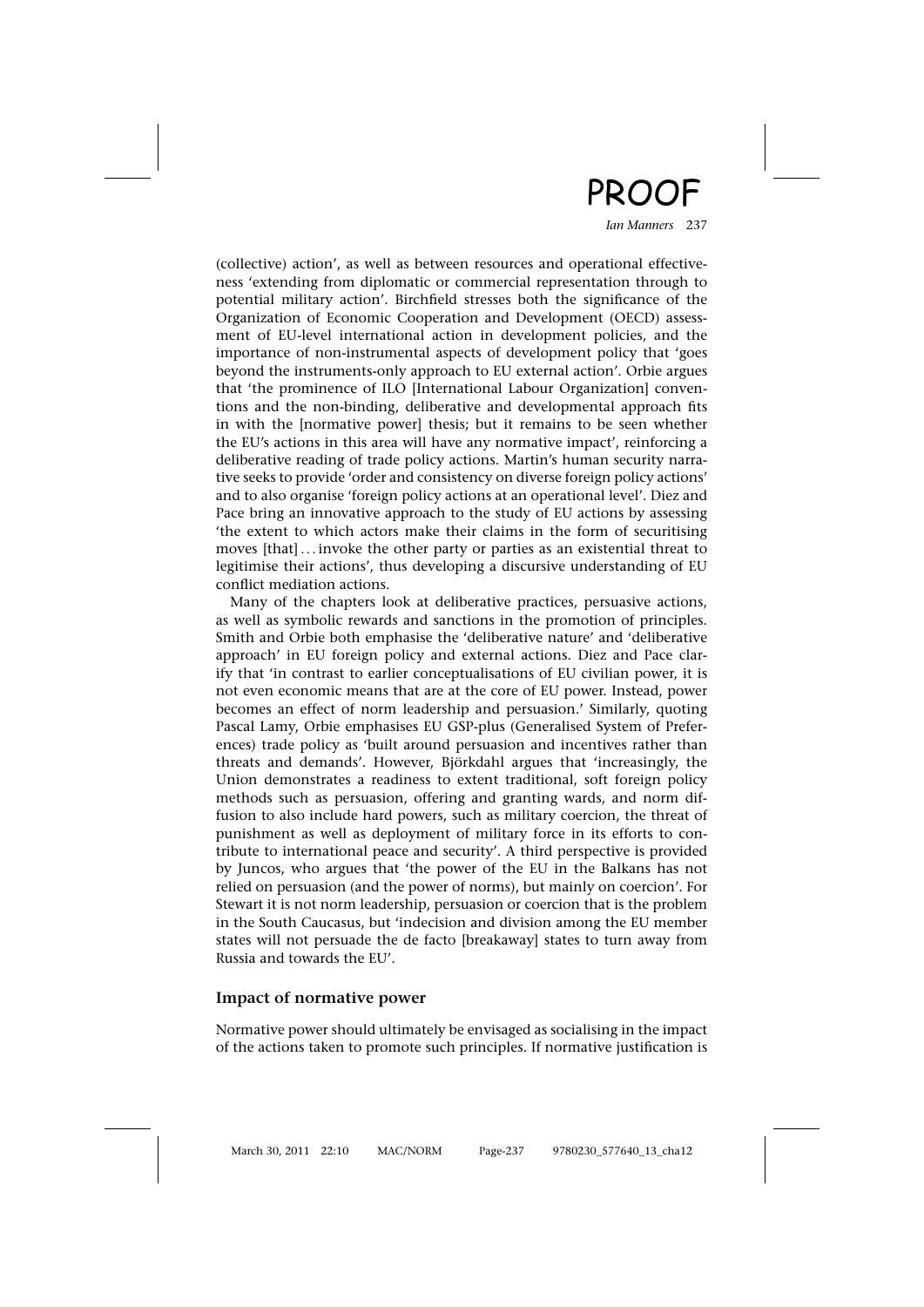#### 238 *Future Orientations*

to be convincing or attractive, then its impact must involve socialisation, partnership and ownership. Socialisation as an impact of the promotion of principles in world politics should be seen as being part of an open-ended process of engagement, debate and understanding. Partnership as an impact of the promotion of principles may be the result of institutionalised relationships created by the participating parties whether multilateral or plurilateral, international or transnational. Ownership as an impact of the promotion of principles involves practices of joint or local ownership as a result of partner involvement and consultation. However, such impacts of normative power should be based on the recognition that while international diplomatic socialisation is largely a mirage, the nurturing of domestic, transnational and international support for international principles can be helped by the three-part processes of normative justification conceived here.

EU impact in promoting principles can be extraordinarily difficult to judge. One way of making this judgement might be on the basis of empirical evidence, as Patton (2009) has done in her path-breaking study of EU neighbourhood and energy policies using data from a wide range of independent non-governmental organisations (NGOs).<sup>6</sup> Another way is to analyse the impact of the construction of the EU as a normative power, as Diez and Pace do in this volume (see also Pace 2007a; Diez et al. 2008). The book-length normative power project will use comparative, immanent and pragmatic means of judging and critiquing the impact of normative power (see discussion of judgement and critique in Manners 2009b: 786, 2010a). Beyond these practices, *clarity* of principle is important in ensuring others understand what the EU is trying to promote, as with the idea of 'never again' in the post-Yugoslav space. *Simplicity* of action space is important when the EU, albeit very rarely, is the only or predominant actor, as with the pre-accession processes of the 1990s. *Consistency* of promotion is crucial to ensure the EU avoids claims of 'double standards', as is often the case in state recognition (such as Kosovo) or UN resolutions (such as the Middle East). *Holistic*, 'joined-up' thinking is important in the broader promotion of principles through the multilateral system, such as the many challenges of the Doha Round of trade liberalisation, the Millennium Development Goals (MDGs) and addressing climate change at the Copenhagen CoP15. *Partnership*, not EU unilateralism is important for building global consensus and ensuring success in multilateral institutions. Finally, *timescale* is important when attempting to judge EU principles, actions and impact in any normatively sustainable way.

As would be expected, given their differing empirical foci, the chapters also illustrate the varying impact of EU actions taken to promote principles. Bickerton emphasises a very broad interpretation of the EU's transformative impact on the 'global community' and 'the very dynamics of international politics', in many ways capturing the discourses of 'international society' and 'world society' within the 'English School' of international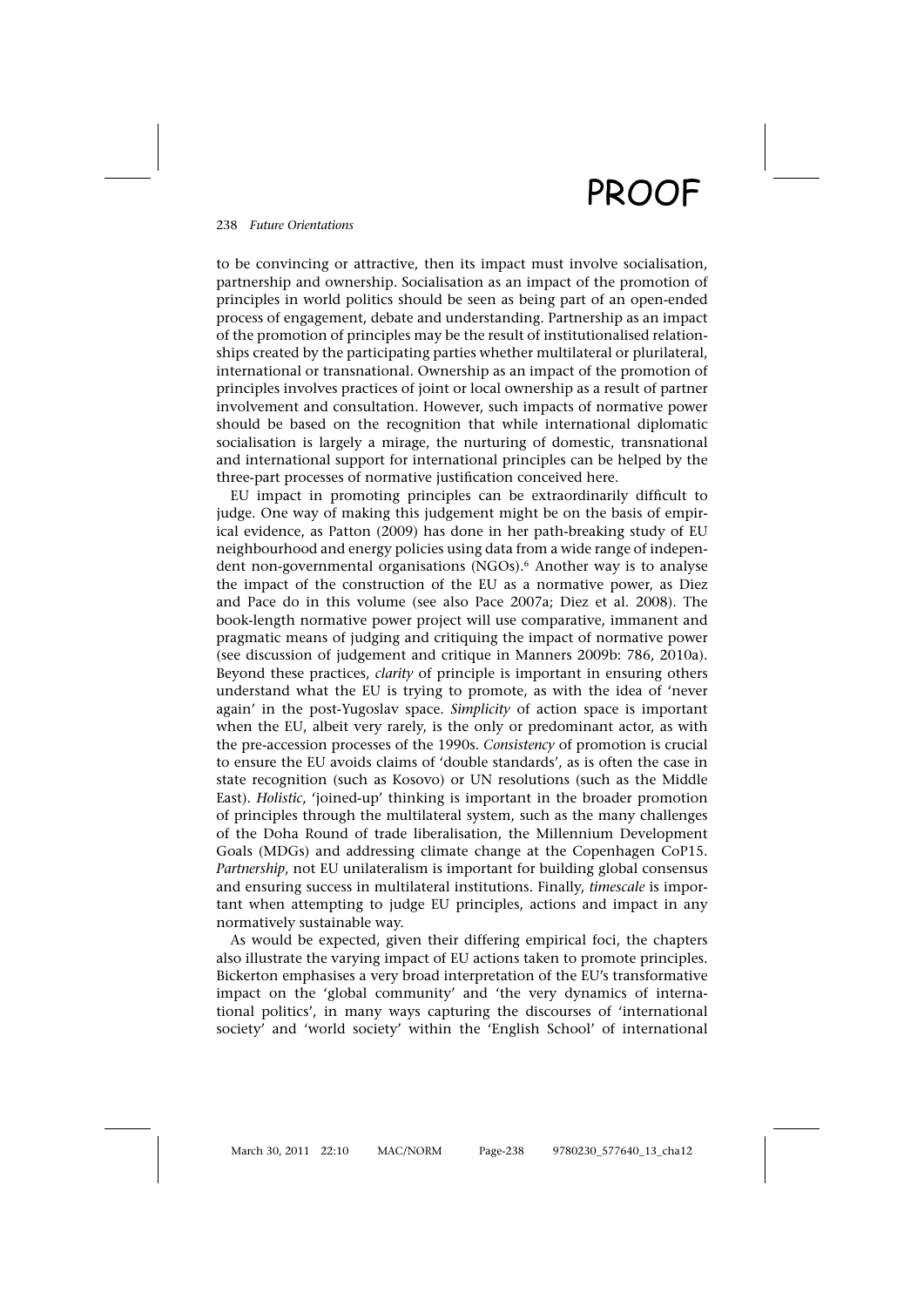*Ian Manners* 239

theory (see Manners 2004). Haukkala concludes on an equally broad observation regarding the limits of EU enlargement and 'the question of how to alleviate the negative impact of relinquishing the most effective foreign policy tool at the EU's disposal'. Stewart places considerable importance on analysing impact and outcome, concluding that 'the EU acts normatively in its relations with the South Caucasus, but has a limited normative impact with regard to constitutional norms and norms pertaining to the peaceful settlement of disputes'. Juncos also emphasises the studying external impact, focusing on the importance of economic assistance, visa access to EU labour markets, the EU police mission and the role of the EU Special/High Representative, including suggesting that 'if the EU really wants to have an impact in Bosnia' it should be talking about visas not crime. Björkdahl identifies increasing tensions between power and legitimacy; between internal developments and external impact; and between norms and actions.

Smith identifies a relationship between 'the impact rather than the conception of policies that are produced through normative power' and the 'qualities of international governance, a non-coercive order and the commercialisation of international order' in EU external impact. Birchfield explicitly applies the normative power tripartite analytical framework to conclude that 'overall the bulk of the empirical evidence suggests a tentative affirmation of the congruence between the notion of the EU as a normative power and the reorientation and execution of its development policies'. Orbie concludes that 'the Union's principles, and to some extent also its activities, do indeed increasingly correspond with what would be expected from a normative power, but that its normative impact remains unclear'. Martin raises the critical issue that 'there is no consistent evaluation methodology of external action, nor any reliable assessment of how action impacts upon third countries'. Finally, Diez and Pace directly address the 'impact of the EU's self-representation on conflict transformation', gauging that the impact is mixed in Cyprus and negative in Palestine.

A number of the chapters discuss socialisation, partnership and ownership in the context of the impact of EU actions taken to promote principles. Juncos places considerable emphasis on the importance of promoting local ownership in Bosnia, arguing that 'a real partnership and a dialogue among equals has not yet materialised' (presumably because of concerns for the break-up of Bosnia and Herzegovina). However, she does suggest that while 'Bosnia has made progress in terms of democratisation and human rights', it is 'not clear to what extent Bosnian elites have internalised EU norms as socialisation channels are limited'. Birchfield also discussed the question of ownership as a 'fundamental concept' of new EU development policy, concluding that 'the EU sees ownership by EU partner countries as pivotal for the efficiency and sustainability of its initiatives'. Stewart, drawing on Schimmelfennig and Scholtz (2008), argues that EU incentives such as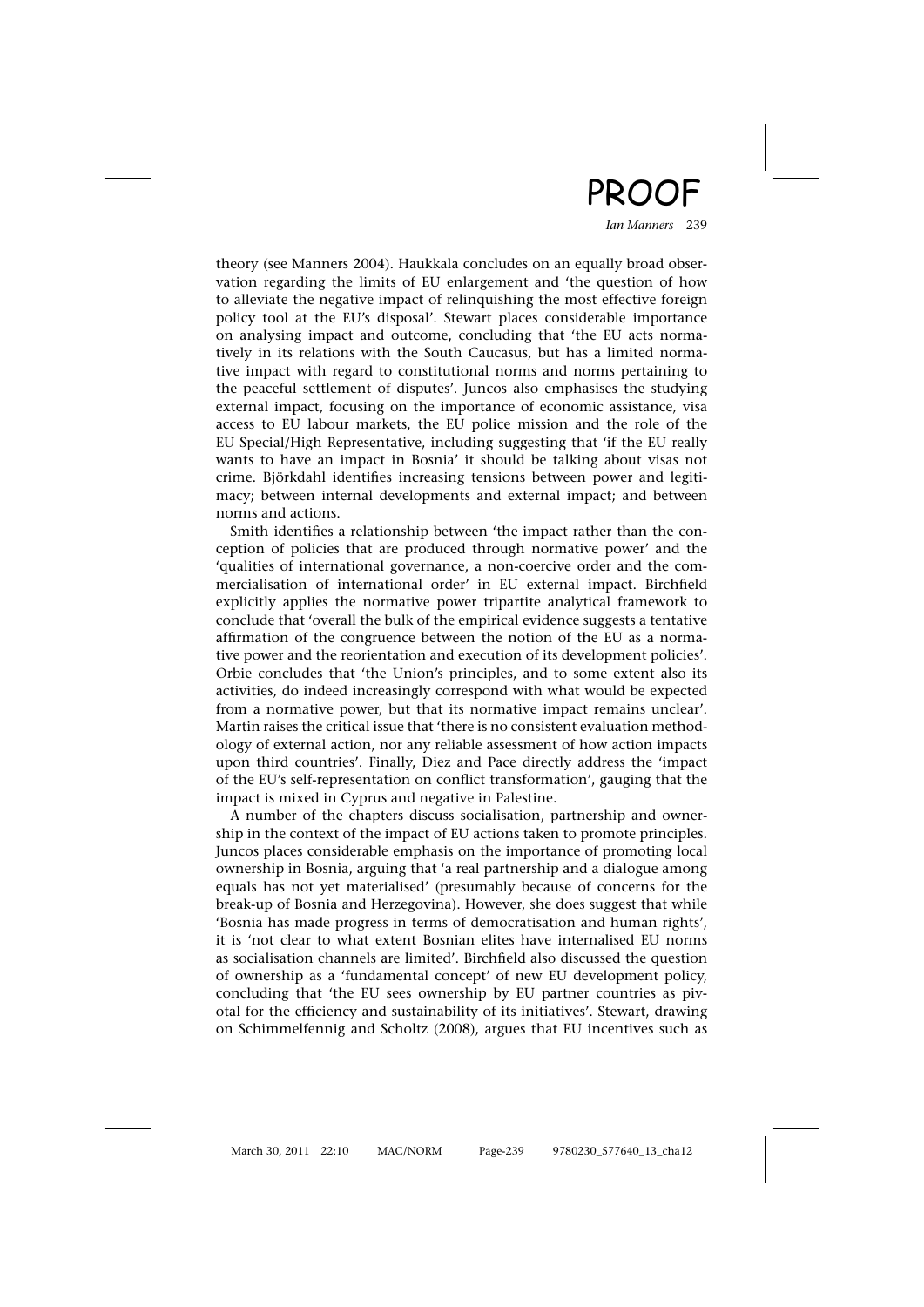#### 240 *Future Orientations*

partnership and cooperation do not reliably promote democratic change without the offer of membership.

### **Conclusion: perspectives on the critical**

The deployment of a tripartite analytical framework for understanding the principles, actions and impact of the EU, at least as found in the contributing chapters, helps illustrate how analysing different forms of power might contribute to studying the EU as a type of actor. But the chapters also raised critical questions about how we analyse and understand both the EU's form of normative power and the EU as a normative power, in the context of normative theory. Such critical questioning is part of critical social theory's commitment to contextual, opening and changing and will be addressed in this concluding section of perspectives on the critical.

In order to conclude with perspectives on the critical questions raised in the book, I will begin by using the framework provided by Hay's (2002) critical introduction to political analysis. Hay (2002: 63) set out how the philosophy of social science has a directional dependence where 'ontology logically precedes epistemology which logically precedes methodology'. Hay (2002: 63) summarises that 'ontology relates to the nature of the social and political world, epistemology to what we can know about it and methodology to how we might go about acquiring that knowledge'. The contributions to this book, and much wider engagements with beliefs about 'normative power', all open up for ontological, epistemological and methodological perspectives.7

### **The ontology of shared union**

For Hay (2002: 61–2), the question of the 'political' is an ontological issue in political analysis – 'what is the nature of the social and political reality being investigated?'. As a first step in the analytical process, there is a need to clarify just how can we understand the EU in world politics? Bickerton places this question at the centre of his study of legitimacy, contrasting the 'traditional political order of nation-states' with the 'lack of a unified political order' in the EU. Here there is a potential risk of a return to the 'supranational–intergovernmental dichotomy' between an emphasis on the construction of the EU as a type of supranational 'state' and as a type of intergovernmental 'regime of states' that so debilitated EU studies during the twentieth century (see discussion in Manners and Whitman 2003: 392–3). The traditional response to Bickerton's lack of unified political order is to replicate the perceived legitimacy and constructions believed to exist in state-like polities, as discussed in Morgan's treatment of 'the idea of a European superstate' (Morgan 2007). The idea of recreating the EU as a superstate might possibly address legitimacy questions, but not the many challenges of twenty-first century world politics, as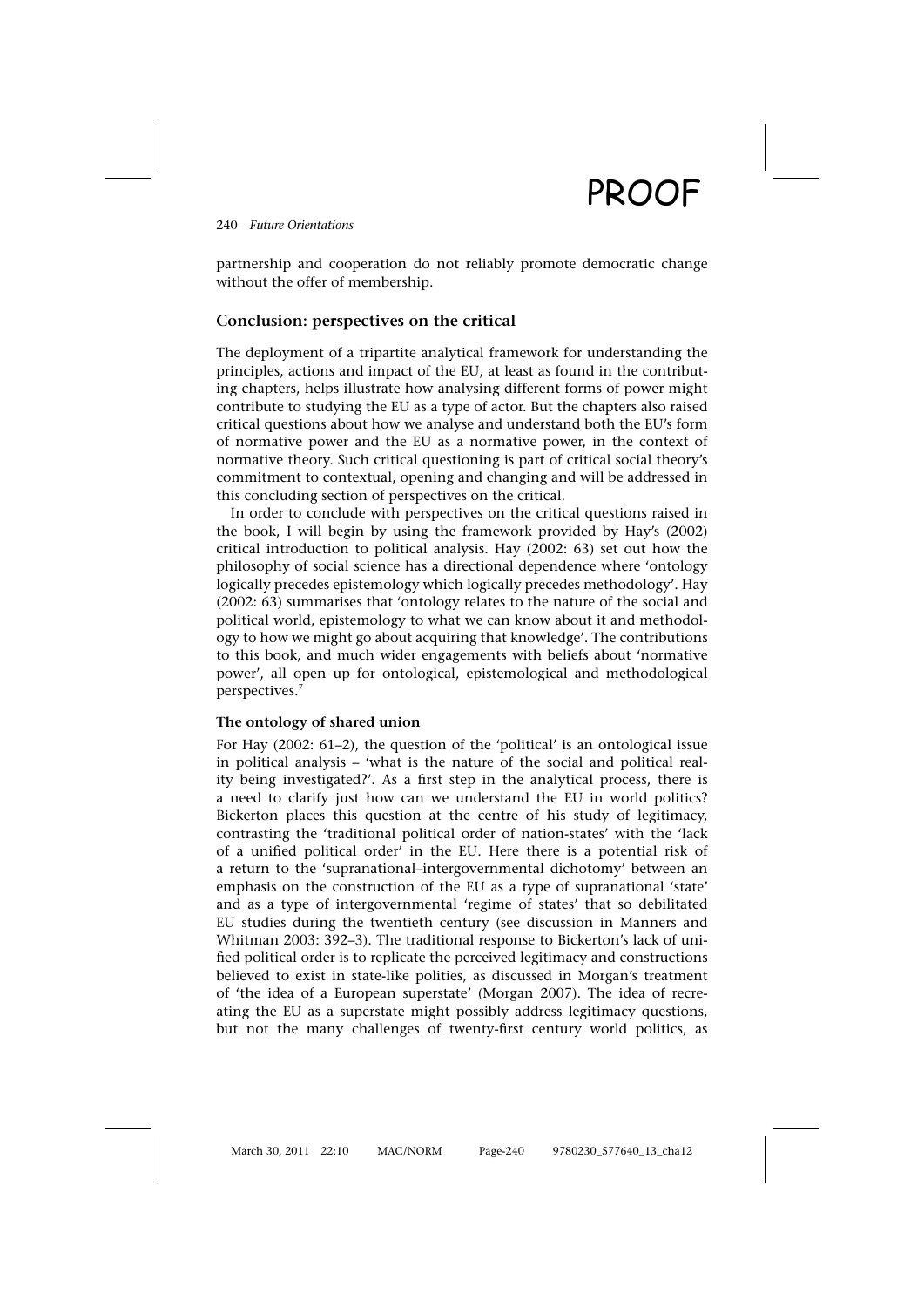*Ian Manners* 241

Monnet, Wight and Diez have long argued (Monnet 1962; Wight 1966; Diez 1997; Manners 2006c: 182–3, 193–4). The desire to return to the nineteenth-century popularity of 'statehood' is a psycho-social response to twenty-first century transnational challenges such as global economic crises, global warming, accelerating economic injustices and failures of global governance (for discussions of the psychology of globalisation and the return of nationalism, see Kinnvall 1995; Kinnvall and Nesbitt-Larking 2010). However as Devetak has argued, such 'statist anti-cosmopolitanism' places 'too much metaphysical comfort in the sovereign state' and proceeds from a dichotomisation of 'politics/morality, facts/values' (Devetak 2007, p 166).

My reading of Bickerton is that he does not explicitly suggest statehood, but instead suggests that the EU needs to develop 'the political resources necessary to introduce into the process of norm definition a set of democratic procedures', and leaves the question of polity formation open. As discussed extensively elsewhere, the EU is constructed as a polycentric, hybrid polity in which state, supranational and transnational politics coexist and compete (see previous discussions in Manners 2000b, 2006d, 2007a, 2008c: 12–15; Manners and Whitman 2000). These characteristics can be seen to be shared to a lesser or greater extent with all actors in world politics, including international organisations, NGOs, regional organisations and state-like organisations. One of the challenges for the study of world politics is to find methods for understanding the constructions of such political organisations without reifying their particularities. As set out in the 2002 article, the analytical question is to what extent 'this particularly new and different form of hybridity' constitutes a type of normative power, without confusing particular or different for unique or sui generis (Manners 2002: 240).

As an actor consisting of other actors (such as member states, transnational political parties and transnational interest groups) the EU is constituted both through its interactions with these 'internal' groups and with other global actors. In this respect the EU is not so analytically dissimilar to other global actors, for example, as states consisting of other actors (such as local-regional authorities, political parties and interest groups) that are constituted both through their interactions with these 'internal' groups and with other global actors. All of these relationships between the structures of international society, the structures of the international society of the EU, the structures of states and the agencies of interest groups, parties, local-regional authorities, member states and the EU all constitute the EU in world politics. These are dynamic social and political relationships that are evolving historically, politically and legally, thus necessitating an understanding of the EU's reality located in a social ontology.8 All of these questions of polycentricity, hybridity, interaction, constitution, structure and agency, and social ontology are implicit in the normative power approach, as would be expected of any critical social theory.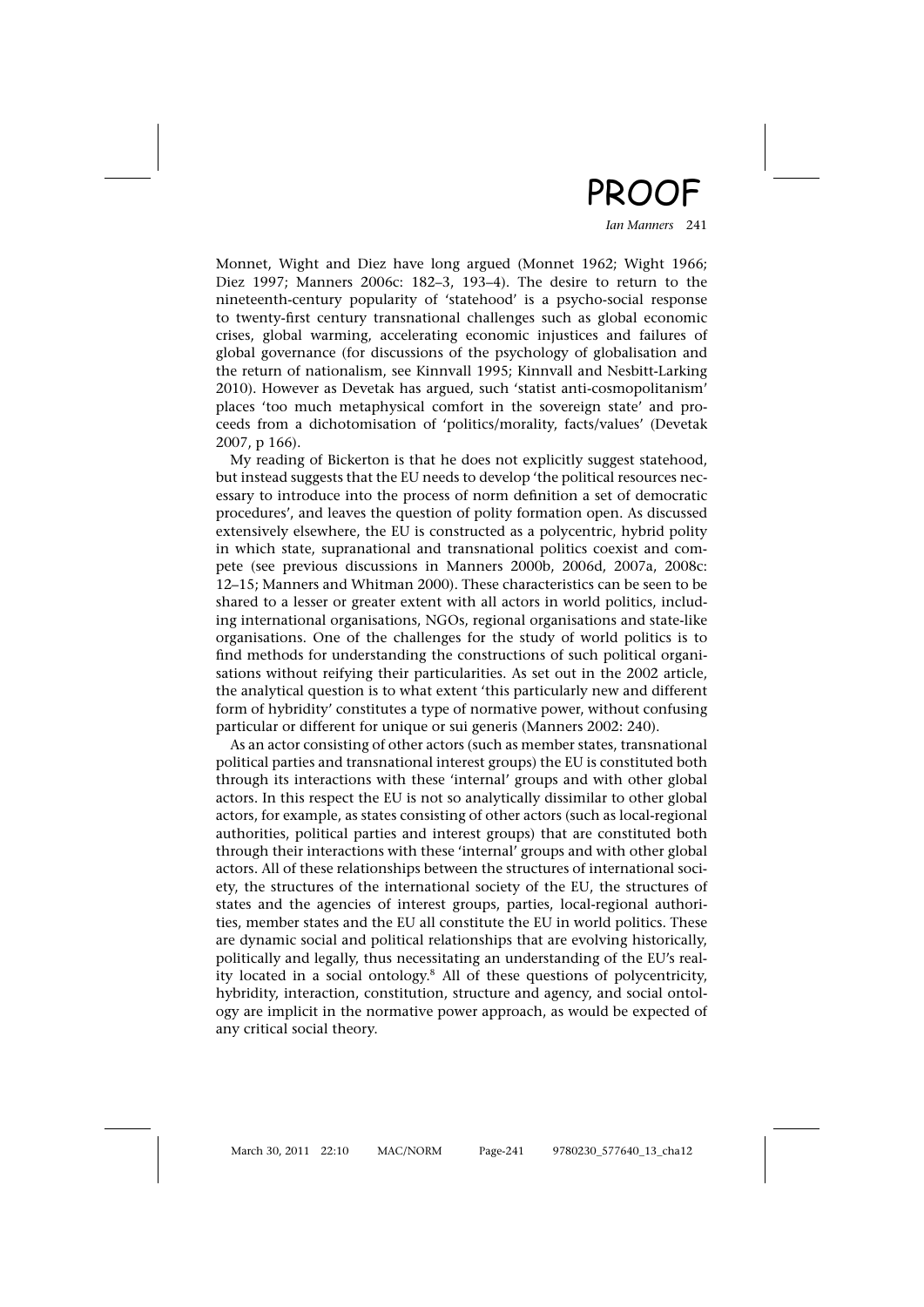242 *Future Orientations*

#### **The epistemology of social power**

Secondly, Hay (2002: 62–3) suggests that the 'science question' is an epistemological issue in political analysis – 'what are the conditions of acquiring knowledge of that which exists?'. As a second step in the analytical process, there is a related need to clarify just how can we know the EU in world politics? All the contributors to the book focus on one case study with empirical evidence in their chapters, although two contributions are particularly interesting because of their differing approaches to the epistemological question. Birchfield's chapter explicitly discusses the normative power approach as 'a theoretically grounded, *empirical* framework of analysis' and proceeds with a systematic analysis of the empirical evidence from EU development policy. In contrast, Diez and Pace's chapter leaves aside the question of analysing the EU as a type of actor 'on the basis of empirical observation' and instead engages in an analysis of the discursive construction of normative power. Some contributions to the book emphasise the importance of an empirical analytical framework, such as Orbie's chapter (but also the work of Patton (2009) and De Wekker and Niemann (2009)), while others place more emphasis on discourse and discursive analysis, such as Juncos and Martin's chapters (but also the work of Merlingen and Ostraiskaite 2006). As thoughtful, critical analyses of normative power all the contributions bring a mix of analytical and epistemological positions to the empirical analysis, for example, the chapters by Bickerton, Björkdahl, Birchfield and Orbie all discus both empirical evidence and discourse surrounding the EU.

Epistemologically (and ontologically) all the chapters stand in opposition to more problematic attempts to separate interests and norms in the study of politics. In this respect interests and norms of normative power are two sides of the same coin, whether that coinage is labelled 'bounded rationality', 'social preferences', 'cultural hegemony' or 'discursive construction' (see Manners 2000a, 2004, 2007a for discussion of these four epistemological labels). But what is important is a thorough understanding of ontological and methodological suppositions of any such interest/norm distinctions. It is here that the importance of Hay's (2002) 'directional dependence' becomes crucial in the study of normative power. Outside of this volume there have been a number of studies attempting to separate interests and norms in the study of normative power. What becomes clear in most of these attempts is that they are ontologically presupposed by either a belief in the importance of the physical, objective world and the unimportance of the social, subjective world, or they are founded on a belief that it is analytically possible to separate these two human worlds. The problem of such distinctions is briefly raised in the discussion of the difference between '*discursive* acceptance' and 'serious *belief* ' as an 'ontological debate' in Diez and Pace's chapter. Diez has previously addressed this distinction more directly in arguing that 'the point is not that normative power is not strategic, but that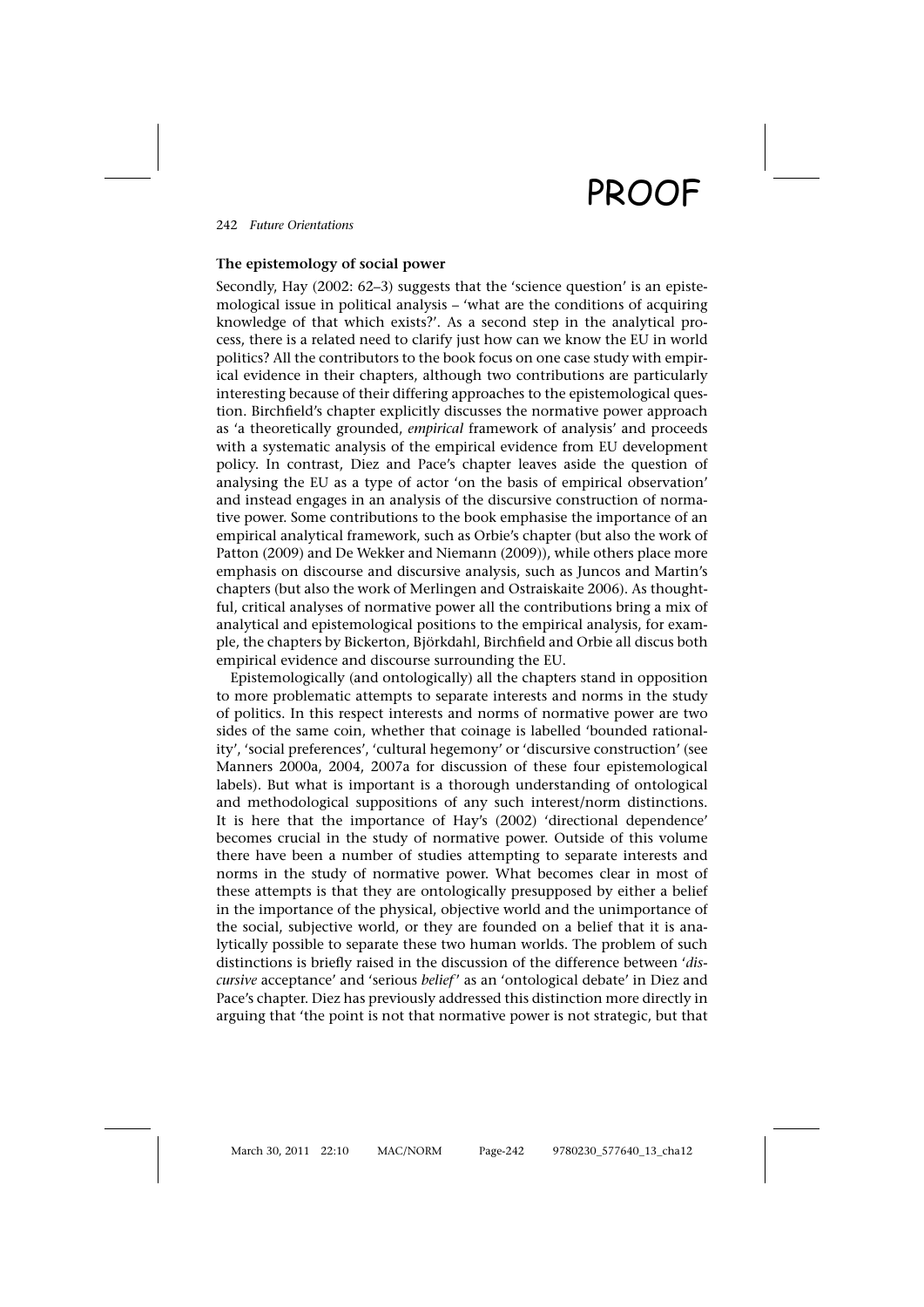*Ian Manners* 243

strategic interests and norms cannot be easily distinguished, and that the assumption of a normative sphere without interests is in itself nonsensical' (Diez 2005: 625).

It is here that there are often problematic attempts to portray the study of normative power as separating norms from interests, when the question really involves understanding differing constructions of short-term self-interest, long-term intelligent self-interest, valued beliefs and identity. Similarly problematic is the tendency to compound discourses of 'force for good' with 'normative power', without too much reflection on how these have been differently constructed and by whom (see Barbé and Johansson-Nogués 2008; Pace 2008; Manners 2010a). Transatlanticist discourses of the EU as a 'force for good' emanated from the New Transatlantic Agenda (EU-US Summit, Madrid, 3 December 1995), and were incorporated into the 2003 European Security Strategy (European Union 2003) as well as subsequent prioritisation of short-term security issues.<sup>9</sup> All these epistemological challenges of empirical evidence, discursive construction and interest/norm distinctions necessitate an interpretive understanding of the social nature of power in the normative power approach, as would be expected of any critical social theory.

### **The methodology of normative power**

Thirdly. Hay (2002: 63–4) sets out how responses to ontological and epistemological questions have methodological consequences in political analysis – 'how can we go about acquiring knowledge of that which exists?'. As a third step in the analytical process, there is an additional need to clarify just how we can research the EU in world politics. Although all of the contributions to the volume clearly have an implicit understanding of methodological issues, four of the chapters raise explicit questions of method. Bickerton and Martin both seek stronger and more consistent methodological approaches to analysing and assessing EU external actions, whether involving objective standards or subjective consultation mechanisms in order to judge actions and impacts. Birchfield and Orbie both respond to this call by drawing on the normative power tripartite analytical method in order to interrogate the principles, actions and impact of the EU in development assistance and trade relations. Birchfield suggests that this method may move the normative power approach 'from concept to analytical framework to research programme'.

As an analytical framework the tripartite method makes it possible to analyse the EU's normative power both causally and constitutively. Equally important, the method encourages the use of different forms of critique – by comparing the EU with other examples at all three stages of the tripartite analysis, as well as comparing claims of principles against the aims of actions and the consequences of impact. In terms of methodological practice and technique, the tripartite method opens up the possibility of using mixed- or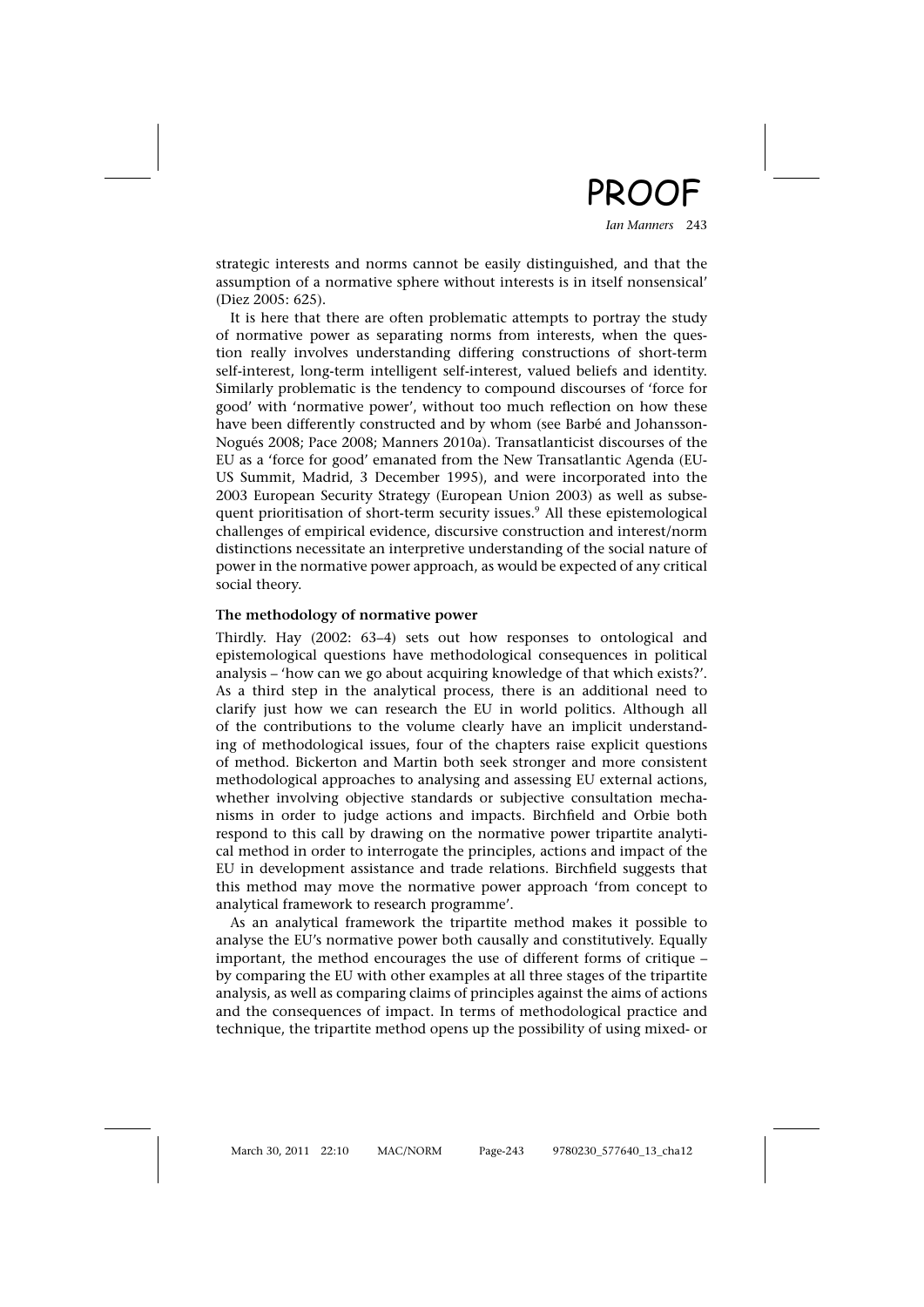#### 244 *Future Orientations*

multi-method analysis, although the practice of 'longitudinal interpretation' is considered most appropriate for a fuller understanding of the nature of power in world politics. The practice of longitudinal interpretation is important in normative power analysis as it recognises that time and technique are determining factors in our understanding of the EU in world politics. A long analytical time frame ensures that analysis captures generational change rather than momentary fluctuation – ideally any study would include at least the origins of principles, their translation into actions, and the impact and consequences of these actions (Manners 2009b: 785–6). Unfortunately, the demands of time, funding and publication often result in short time horizons and observational rather than interpretive analysis.

Birchfield also suggests that the normative power approach may be evolving beyond an analytical framework towards a 'holistic research programme' in EU studies. As I have discussed previously,

the first and most obvious implication for all the sciences in the era of globalisation, is that a holistic approach is really a pre-requisite for our understanding of contemporary Europe *...* [this] forces us to move beyond the conventions and conformities of linear thinking with their analyses of self interest, narrow context, isolation, and discrete questions, in order to think about holistic, contextual, inclusive, and global European studies. AQ1 (Manners 2003: 78–9)

> Again, the demands of time, funding and publication have meant that most studies of normative power study one empirical case and often one EU principle. Rather than holistic, most studies are therefore focused on single examples with the methodological advantage of singularity but the disadvantage of atomism. Whether the focus of empirical research is in one of the five fields of economy, society, environment, conflict or politics, or on one of the nine principles of sustainable peace, freedom, democracy, human rights, rule of law, equality, social solidarity, sustainable development or good governance, the methodological risk is that the other four fields, or other eight principles will be overlooked.

> Such a tendency to singularity and atomism often means that the political hierarchy and contestation within and between principles is frequently overlooked. While the assertion that there are nine principles at work in the EU is still subject to confirmation, for me there seems little doubt that sustainable peace is the 'prime principle' which leads to its prioritisation over the other eight principles. Similarly, it is the case that liberal principles such as freedom, rule of law and good governance have been in the ascendency over the past decade, despite the strengthening of social principles such as equality, social solidarity and sustainable development in the 1997 Treaty of Amsterdam. Such political contestation between liberal and social principles can only be understood if more than one principle is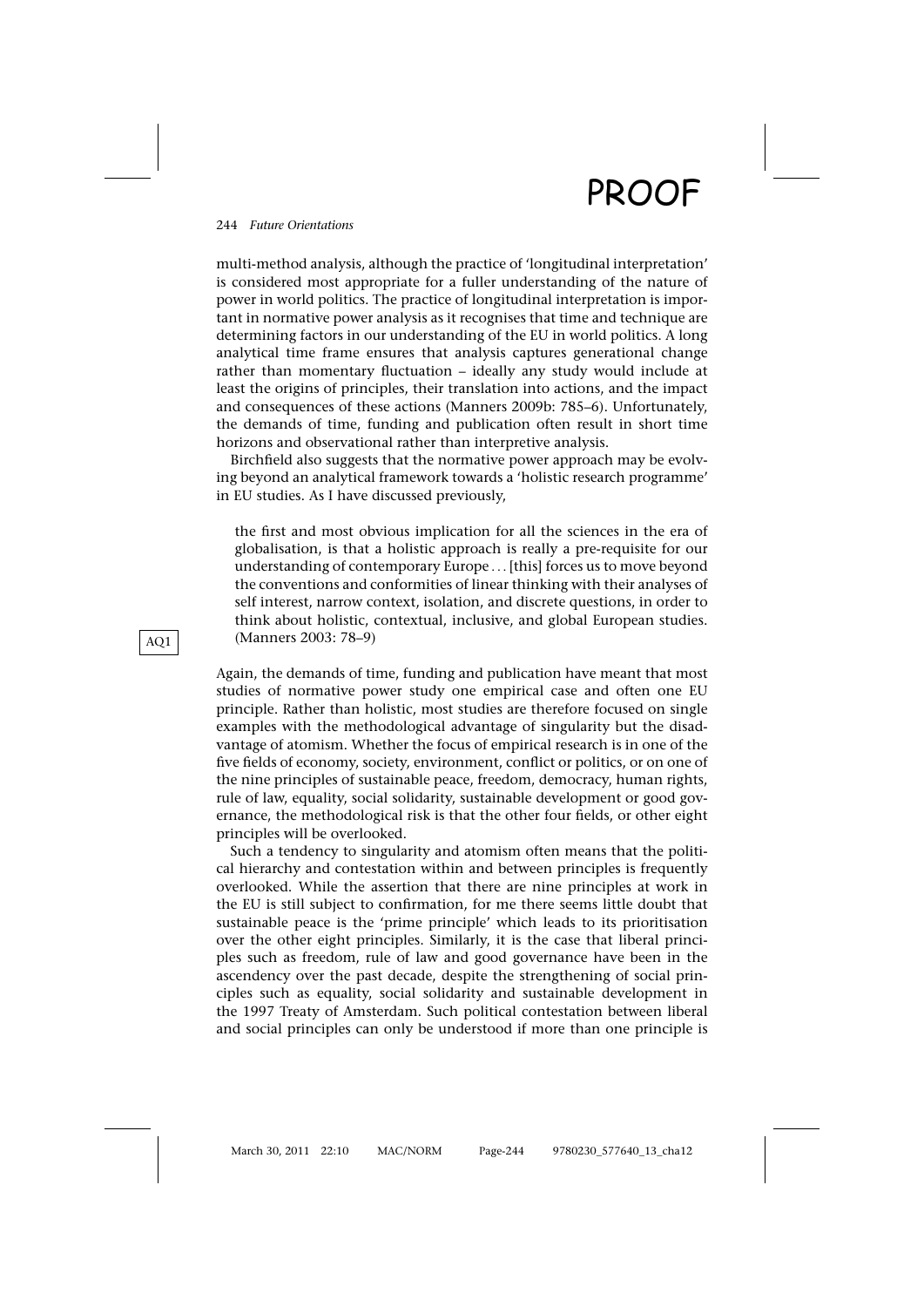*Ian Manners* 245

studied through normative power. Such methodological challenges of tripartite method, critique, longitudinal interpretation and holistic analysis necessitate a normative power approach which is holistic, contextual and inclusive, as would be expected of any critical social theory.10

### **Normative theory and normative power**

Hay's (2002) framework of directional dependence and my three brief perspectives within this framework illustrate the determinist aspects of responses to questions of social science philosophy. Hay usefully summarises his discussion with a final question – 'what is the nature and purpose of political science?' (2002: 64). In this final section of the conclusion, I return to my opening emphasis on normative theory in order to briefly reflect on the nature and purpose of normative power. Following Cochran (1999), if all theory is normative theory then the challenge is really to reflect on how we judge and justify truth claims about the nature of purpose of normative power in world politics. Clearly this places the emphasis on moving from absolute claims to relative judgements about how we might understand normative power. The immediate temptation would be to move to finding a definition of what 'normative' is, but this is no easy move. Normative political theory is broadly divided between two differing understandings of how 'normative' might be defined using communitarian theory and cosmopolitan theory, both of which are contestable (for a more extended discussion of how these positions relate to EU external actions, see Manners 2010c). As briefly raised in the section on principles in normative power, communitarian theory tends to be seen as involving social values, while cosmopolitan theory tends to be seen as involving concerns for humanity.

In the study of normative power, both communitarian and cosmopolitan approaches raise certain concerns. A communitarian emphasis on normative power as promoting European values raises concerns of neo-colonial hegemony. As I have discussed elsewhere, post-colonial theory and concerns for neo-colonial practices must be explicit in attempts to understand how to judge and justify normative power (see Manners 2006c: 184, 2006e: 175, 177). But as Spivak emphasises it is not just Eurocentric communitarian strategies that are problematic, but also the 'culture of capitalism' which evokes a wider critique of neoliberal cosmopolitanism (Spivak 1999: 93; Manners 2006c: 184). A cosmopolitan emphasis on promoting universal values runs the risk of entangling itself in the neoliberal culture of capitalism. As I have also suggested elsewhere, critical social theory and concerns for neoliberal practices must also be explicit in attempts to understand how to judge and justify normative power (Manners 2010c). Calhoun (2003: 111) emphasises the need for cosmopolitanism 'to disentangle itself from neoliberal capitalism' and move towards a more normative heading. In this respect the nature of normative power is more clearly set within the normative political theory of critical social theory and its emphasis on the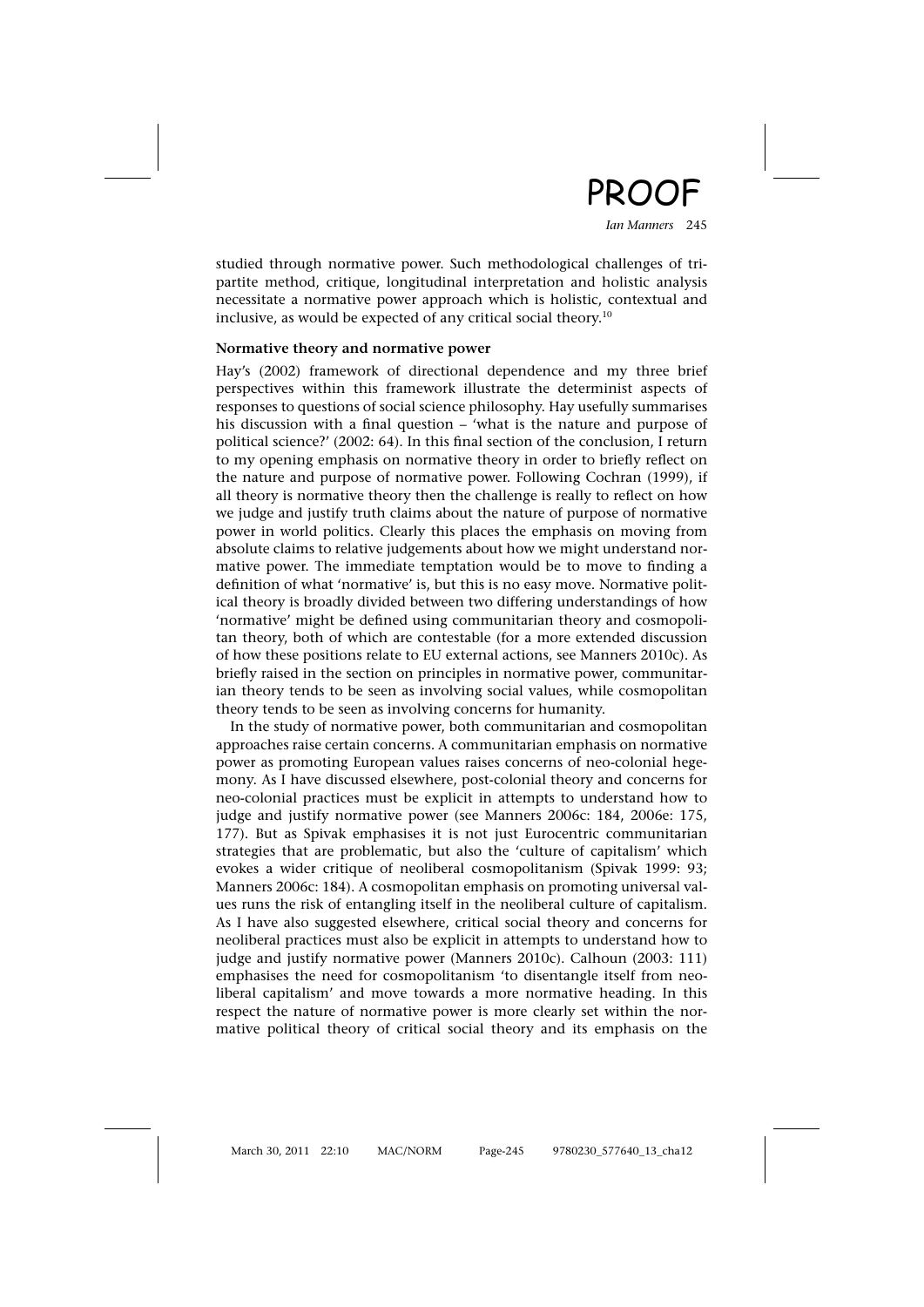#### 246 *Future Orientations*

'cosmopolitical', that is, a 'strong sense of cosmopolitanism [which] calls for confrontation with deep and necessarily contentious differences between ways of life', involving both cosmopolitan ethics and communitarian politics (Calhoun 2003: 106; Kinnvall and Nesbitt-Larking 2010). Here then is the return to critical social theory – a holistic research programme that works within a cosmopolitical understanding of normative theory; that seeks to work 'within categories of existing thought' regarding EU external actions, radicalise them and show 'in varying degrees both their problems and their unrecognised possibilities' (Calhoun 1995: 23).

## **Notes**

<sup>∗</sup>I am very grateful to Christopher Bickerton, Vicki Birchfield, Annika Björkdahl, Thomas Diez, Hiski Haukkala, Ana Juncos, Mary Martin, Jan Orbie, Michelle Pace, Michael Smith and Emma Stewart for their thoughtful contributions; as well as to Edward Keene, Catarina Kinnvall, Sarah Cormack Patton, Tuomas Forsberg, Arne Niemann and Elisabeth De Zutter for their critical reflections. My greatest thanks to Richard Whitman for this book.

- 1. See discussion of 'What is Normative Power' in Manners (2000a: 31–2); see also discussion of Linklater and Habermas' critical theory on page 6.
- 2. For more traditional treatments, see the work of Robert Dahl or Steven Lukes.
- 3. See discussion of the method of 'tripartite analysis'; and the practice of 'longitudinal interpretation' in Manners (2009b: 785–6).
- 4. See discussion of critical theory as contextual, opening and changing in Cox (1981: 128–9) and Manners (2007a: 77–8).
- 5. The EU's political experience comes from its historical context, hybrid polity and political-legal constitution that gives rise to principles such as equality, institutionalisation and general applicability. See Manners (2002).
- 6. Patton (2009) draws on data from the Heritage Foundation, Freedom House, Polity IV data, CIRI Human Rights Dataset, IO membership, Gini Coefficients and World Wildlife Fund's Living Planet Index.
	- 7. Besides the contributors to this volume and works discussed in this chapter, see engagements by: Emanuel Adler, Lisbeth Aggestam, Federica Bicchi, Charlotte Bretherton and John Vogler, Jon Burchell and Simon Lightfoot, Robert Falkner, Orfeo Fioretos, Catherine Guisan, Guy Harpaz, Adrian Hyde-Price, Elisabeth Johansson-Nogués, Emilian Kavalski, R. Daniel Kelemen, Zaki Laïdi, Marika Lerch and Guido Schwellnus, Andrew Linklater, Sonia Lucarelli, Michael Merlingen and Rasa Ostrauskaite, Jennifer Mitzen, Kalypso Nicolaïdis, Gergana Noutcheva, Tonia Novitz, Karoline Postel-Vinay, Sibylle Scheipers and Daniela Sicurelli, Andy Storey, Nathalie Tocci, Antje Wiener, Richard Youngs and Hubert Zimmermann.
	- 8. See discussion of the evolution of the EU's social constitution during the 1990s, including 'its historical context, hybrid polity, and political-legal constitution' in Manners (2002: 240–2).
	- 9. The 1995 New Transatlantic Agenda stated 'we are determined to reinforce our political and economic partnership as a powerful force for good in the world', while the 2003 European Security Strategy stated that 'the transatlantic relationship is irreplaceable. Acting together, the European Union and the United States can be a formidable force for good in the world.' These different constructions

AQ3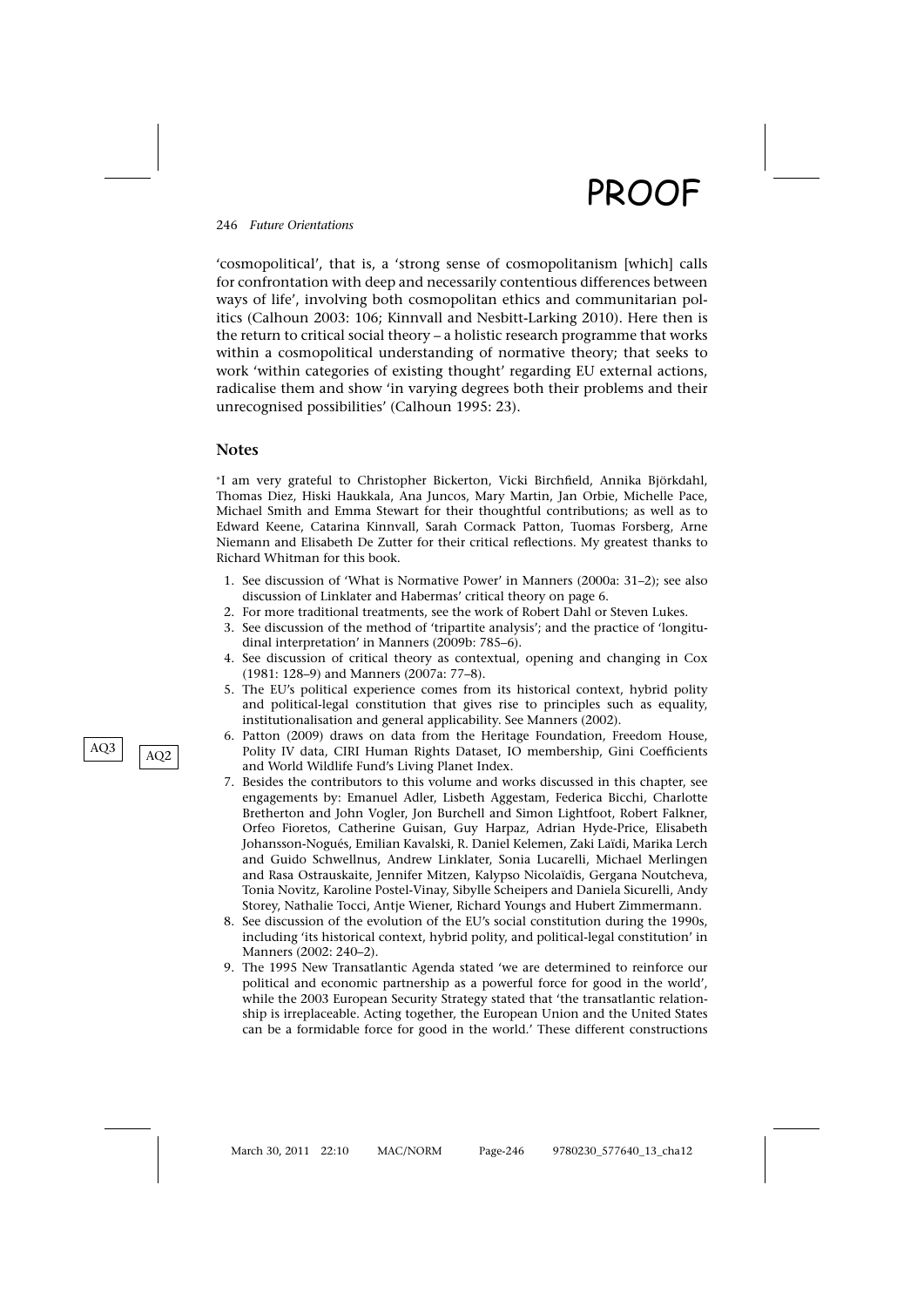# PR<sub>C</sub>

*Ian Manners* 247

may be seen as embodied in the symbolism of Clare Short's (former British Secretary of State for Development) discourse of good global development and her resignation over the invasion of Iraq. See Manners (2008e: 144).

10. The book-length normative power project aims to be holistic in its breadth of analysis, contextual in its longitudinal interpretation and inclusive in its outsidein/bottom-up technique.